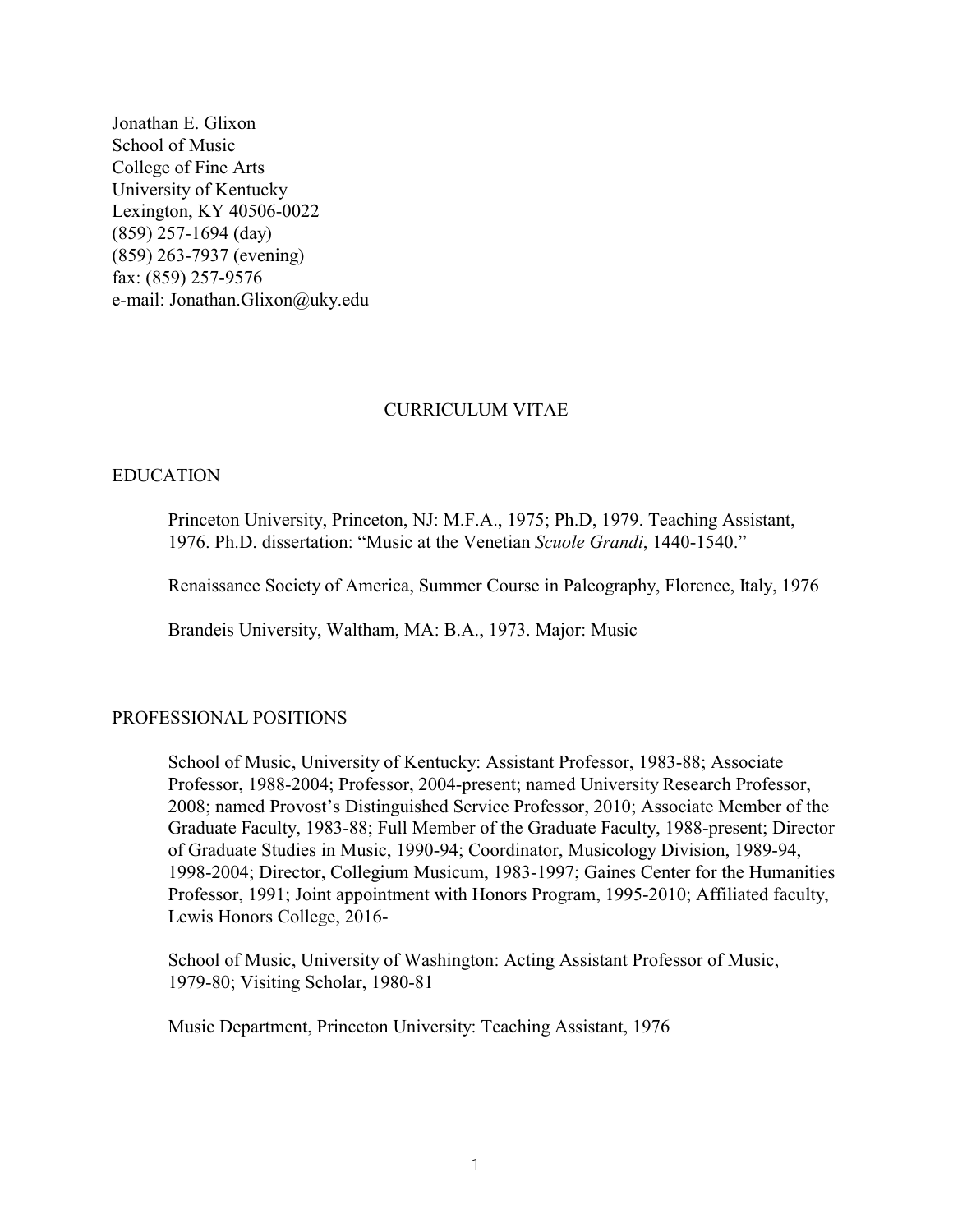#### EXTERNAL GRANTS AND AWARDS

Gladys Krieble Delmas Foundation: Grant for Research in Venice, 2018-19

National Endowment for the Humanities: Fellowship for University Teachers, 2004-05

National Endowment for the Humanities: Fellowship for University Teachers, 1997-98

Gladys Krieble Delmas Foundation: Grant for Research in Venice, 1995

Gladys Krieble Delmas Foundation: Grant for Research in Venice, 1990-91

National Endowment for the Humanities: Travel to Collections Grant, 1989

National Endowment for the Humanities: Seminar in Cross-Disciplinary Education at University of Kentucky (Louis Swift, principal investigator), 1988-89

American Philosophical Society: Research Grant, 1988

National Endowment for the Humanities: Summer Stipend, 1987

American Council of Learned Societies: Travel Grant, 1985

Gladys Krieble Delmas Foundation: Grant for Research in Venice, 1981-82

Renaissance Society of America: Scholarship, 1976

Princeton University: Music Department Fellowship, 1973-76; Mrs. Giles B. Whiting Foundation Fellowship, 1976-77

Brandeis University: Award in Humanities, 1972; Phyllis and Lee Coffey Award, 1973

# UNIVERSITY OF KENTUCKY GRANTS

College of Fine Arts Travel Grant: Travel to Sewanee, TN and Durham, NC to participate in conferences, 2019

College of Fine Arts Research Enhancement Grant, for photographs of 18<sup>th</sup>-century manuscripts, 2018

College of Fine Arts Research Enhancement Grant, for travel to Venice, 2018

College of Fine Arts Travel Grant: Travel to Vancouver to participate in conference, 2016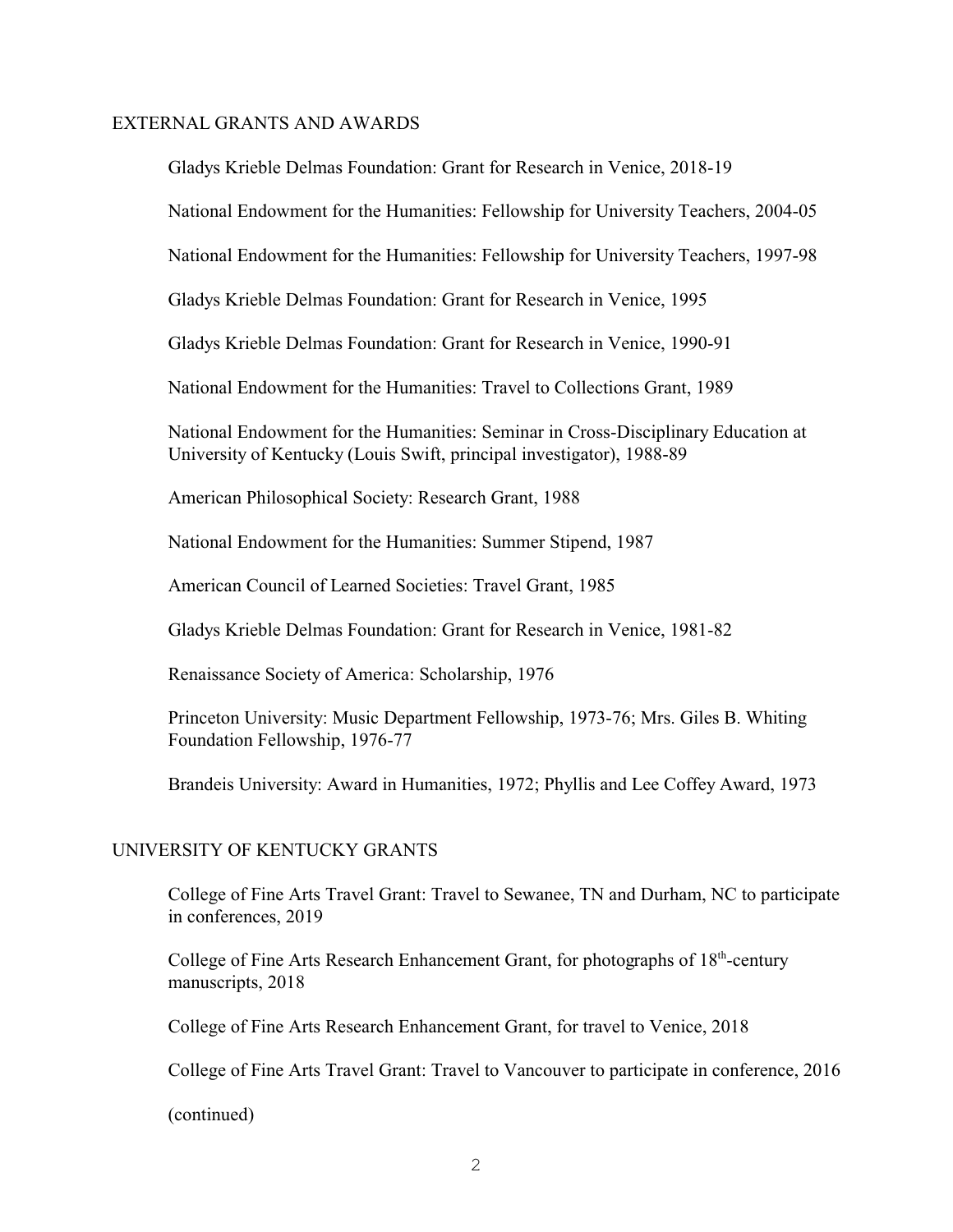College of Fine Arts Travel Grant: Travel to Miami to attend conference, 2016

Research Support Grant: Travel to Venice, 2016

Provost's Distinguished Service Professor, 2010-2013

University Research Professor, 2008-2009

Research Support Grant: Travel to Venice, 2006

Mini-grant: Translation of paper for conference in Italy, 2002

Research Committee Grant: Travel to Venice, 2001

Honors Program Teaching and Research Enhancement Grant: Computer purchase and professional travel, 1996-97; travel to Venice, 1997-98; travel to Venice, 1999; travel Ireland and other research expenses, 2000; travel to Venice, 2001; travel to Venice, 2002; travel to Venice, 2003

Research Committee Grant: Travel to Venice, 1996

Travel Grants, Venice, 1993 and 1994-95

Research Committee Grant: Travel to Venice, 1992

Gaines Center for the Humanities Professorship, 1991

Research Committee Grant: Portable Computer, 1990

Undergraduate Research Assistant funded by Gaines Center for the Humanities, 1989

Faculty Incentive Grant, 1988-91

Major Research Equipment Grant: Italian Harpsichord, 1988

Major Research Equipment Grant: Medieval/Renaissance Manuscripts on Microfilm (Kevin Kiernan, principal investigator), 1987

Graduate School International Travel Grant: Convegno Internazionale su Andrea Gabrieli e il suo Tempo, Venice, Italy, 1985

Major Research Equipment Grant: Sound Recording System (co-investigator with Ronald Monsen, et. al.), 1984

Major Research Equipment Grant: Medieval, Renaissance, and Baroque Musical Instruments, 1983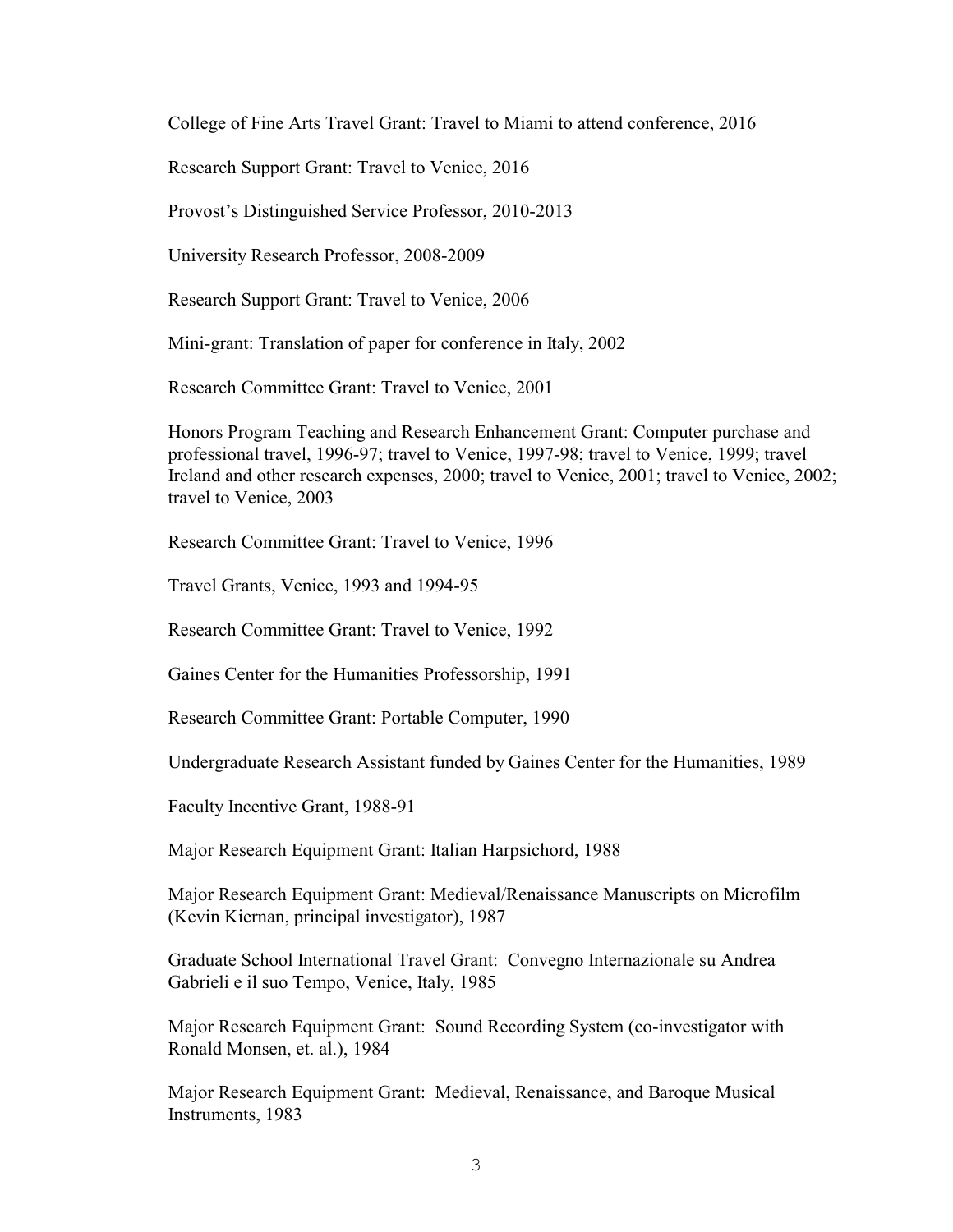#### BOOKS PUBLISHED

(with Beth L. Glixon, Nicola Badolato, and Michael Burden) Critical edition of Francesco Cavalli, *Erismena*, in *The Operas of Francesco Cavalli*, Ellen Rosand and Lorenzo Bianconi, general editors (Baerenreiter; 2018)

*Mirrors of Heaven or Worldly Theaters? Venetian Nunneries and Their Music* (New York: Oxford University Press, 2017)

(with Beth L. Glixon) *Inventing the Business of Opera: The Impresario and His World in Mid-Seventeenth-Century Venice*, American Musicological Society Studies in Music (New York: Oxford University Press, 2005). Chapter 6 reproduced in Paul A. Merkley, ed., *Music and Patronage*. The Library of Essays on Music, Politics and Society (Farnham, England: Ashgate, 2012).

*Honoring God and the City: Music at the Venetian Confraternities, 1260-1807* (New York: Oxford University Press, 2003)

# JOURNAL ARTICLES

"Two Confraternity Statutes from Venice: The Scuola Grande di Santa Maria della Carità (c.1300) and the Scuola Piccola del Santissimo Sacramento in San Felice (1541)," *Confraternitas* (Journal of the Society for Confraternity Studies) 22:2 (2011), pp. 3-40.

"Late Medieval Chant for a Venetian Confraternity: Venice, Biblioteca nazionale marciana, Ms Lat.II, 119 (2426)," *Musica Disciplina* 49 (1995 [1999]): 7-43.

"*Far il buon concerto*: Music at the Venetian Scuole Piccole in the Seventeenth Century," *Journal of Seventeenth-Century Music* 1:1 (1995). [www.sscm.harvard.edu/jscm/v1/no1]

(with Beth L. Glixon) "Marco Faustini and Venetian Opera Production in the 1650s," *Journal of Musicology*, 1992, pp. 48-73.

"Was Monteverdi a Traitor?" *Music and Letters*, 1991, pp. 404-06.

"The Polyphonic Laude of Innocentius Dammonis," *The Journal of Musicology*, January 1990, pp. 19-53.

"Lutenists in Renaissance Venice: Some Notes from the Archives," *Journal of the Lute Society of America*, 1983, pp. 15-26.

"A Musicians' Union in Sixteenth-Century Venice," *Journal of the American Musicological Society*, Fall 1983, pp. 392-421.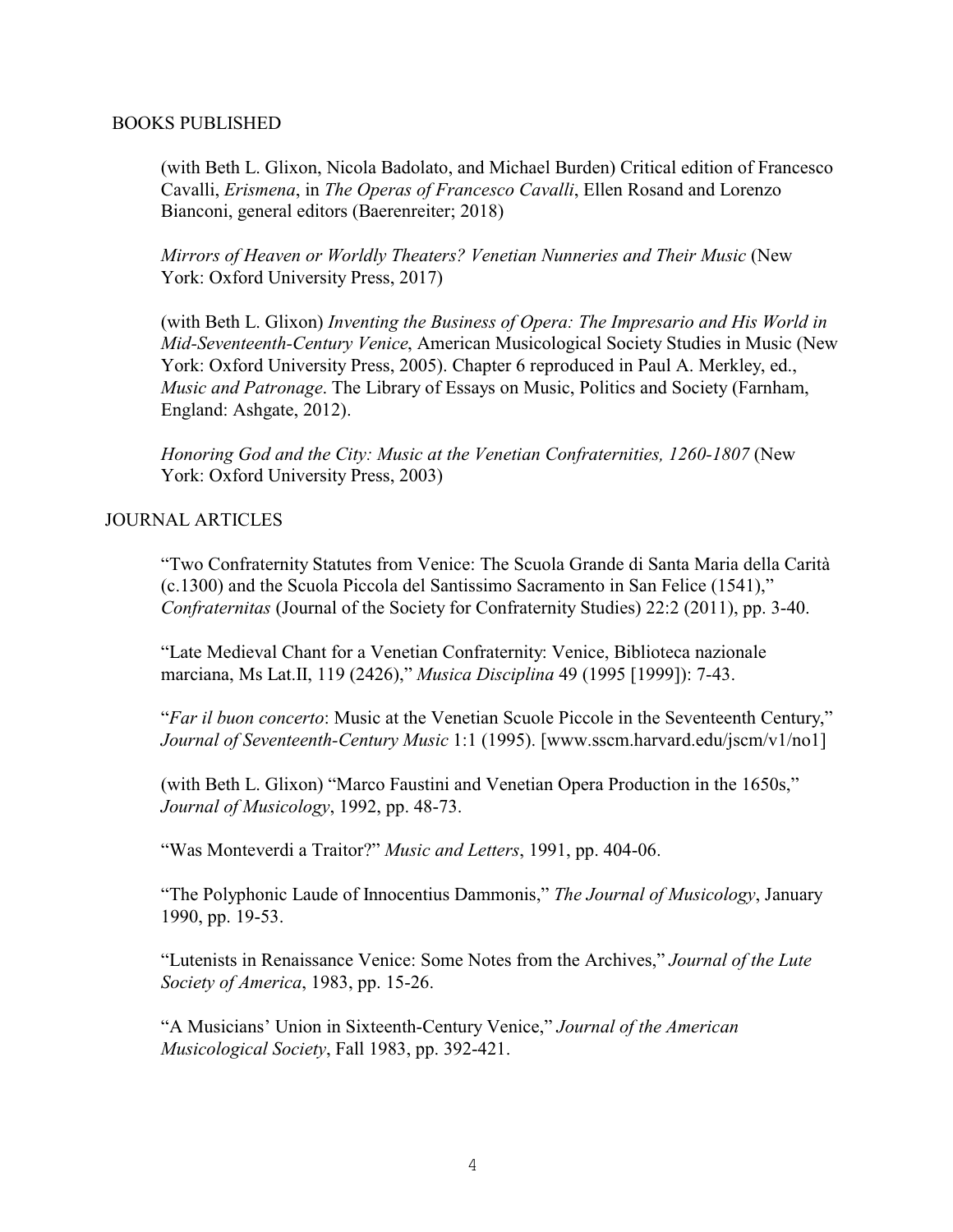# BOOK CHAPTERS AND OTHER SCHOLARLY PUBLICATIONS

"Singing Praises to God: Confraternities and Music," in Konrad Eisenbichler, ed., *Companion to Medieval and Early Modern Confraternities.* Companions to the Christian Tradition, 83 (Leiden: Brill, 2019)*,* pp. 329-44.

"Music at Parish, Monastic, and Nunnery Churches and at Confraternities," in Katelijne Schiltz, ed., *A Companion to Music in Sixteenth-Century Venice* (Leiden and Boston: Brill, 2018), pp. 45-78.

"Students, Rivals and Contemporaries: Organists in Venetian Churches at the Time of Giovanni Gabrieli" in *Giovanni Gabrieli. Transmission and Reception of a Venetian Musical Tradition,* edited by Rodolfo Baroncini, David Bryant and Luigi Collarile, Turnhout: Brepols, 2016 (Venetian Music – Studies, 1), pp. 151-64.

"Performing Vows: Rituals of Transition in the Nunneries of Early Modern Venice," in *Musical Text as Ritual Object*, ed. Hendrik Schulze. (Turnhout: Brepols, 2015), pp. , 111- 22.

"Frati and *Fratelli*: The Frari and Music for the Scuole," in Carlo Corsato and Deborah Howard, eds., *Santa Maria Gloriosa dei Frari: Immagini di devozione, spazi della fede / Devotional Spaces, Images of Piety* (Padova: Centro Studi Antoniani, 2015), pp. 117-125.

"There Are No Simple Answers: Patronage of the Late-Sixteenth-Century Madrigal," in Mauro Calcagno, ed., *Perspectives on Luca Marenzio's Secular Music,* Centre d'études supérieures de la Renaissance, Collection "Epitome Musical" (Turnhout: Brepols, 2014), pp. 243-49.

"Reconstructing the Musical Establishment of Santa Maria Gloriosa dei Frari, Venice" in Alberto Colzani, Andrea Luppi, and Maurizio Padoan, eds., *Barocco Padano e musici francescani: L'apporto dei maestri conventuali (Atti del XVI Convegno internazionale sul barocco padano (secoli XVII-XVIII), Padova, 1-3 luglio 2013)*, Barocco Padano 8 (Padova: Centro Studi Antoniani, 2014), pp. 79-98.

(with Beth L. Glixon) "The Triumph of Inconstancy: The Vicissitudes of a Seventeenth-Century Libretto," in Rebecca Cypess, Beth L. Glixon, and Nathan Link, eds., *Word, Image, and Song (Rochester: University of Rochester Press, 2013), vol. 1, pp. 52-73.* 

"'Admirable Sweet Musicke': Music at the Venetian Confraternities," chapter in Hilliard T. Goldfarb, ed., *Art and Music in Venice: From the Renaissance to the Baroque*, exhibition catalog for Splendore a Venezia: Art and Music from the Renaissance to the Baroque in the Serenissima, Montreal Museum of Fine Arts (Montreal: Montreal Museum of Fine Arts, 2013), pp. 81-86.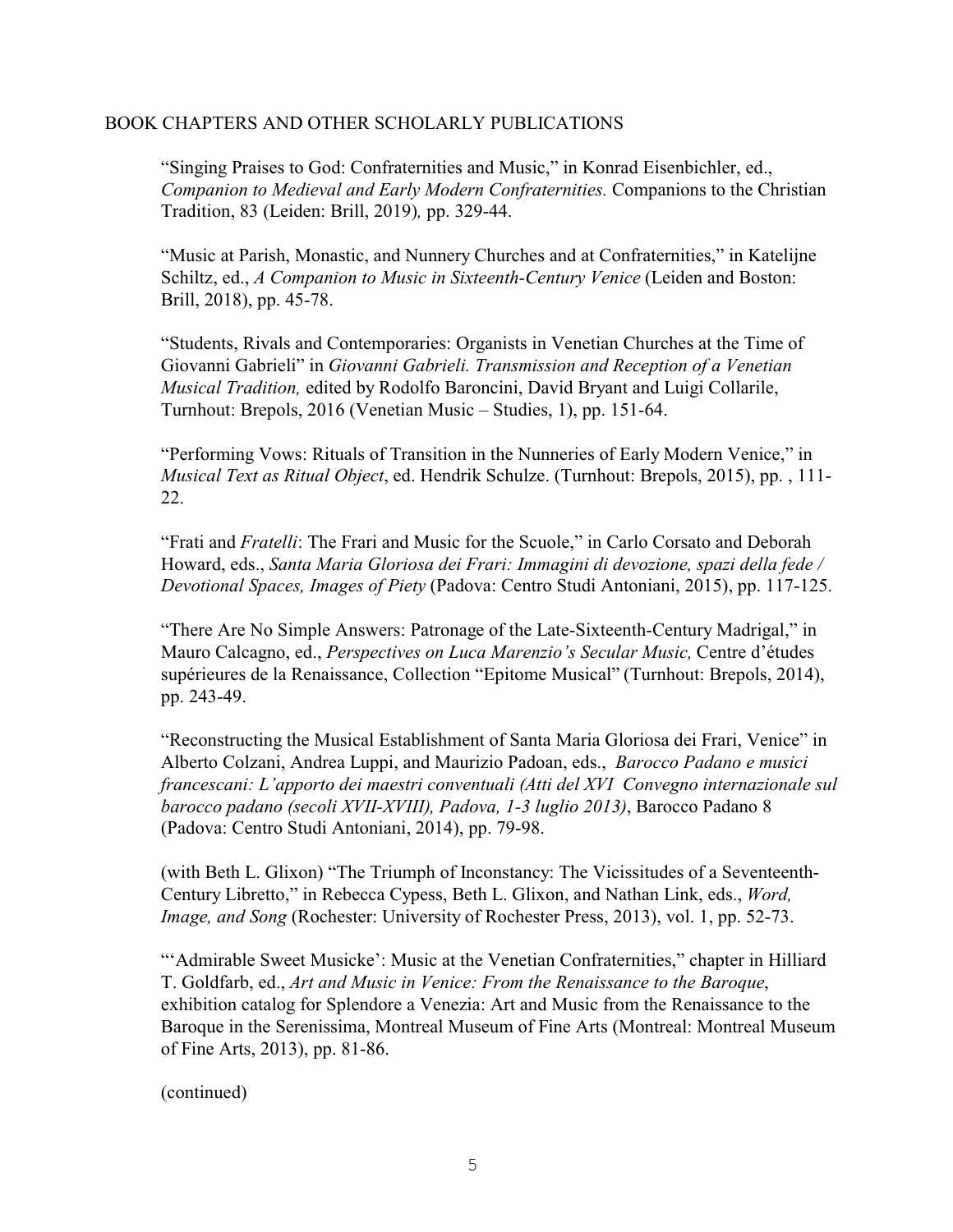"Music in Venice: A Historiographical Overview," chapter in Eric R. Dursteler, ed., *A Companion to Venetian History, 1400-1797* (Leiden and Boston: Brill, 2013), pp.865-87.

"Spectacle and Drama, or How Many Sets Do We Really Need to Perform Seventeenth-Century Opera?," in Ellen Rosand, ed., *Readying Cavalli's Operas for the Stage: Manuscript, Edition, Production* (Farnham, UK: Ashgate, 2013), pp. 153-165.

(with Beth L. Glixon) "Opera" in *Oxford Bibliographies in Renaissance and Reformation*, Margaret King, ed. (New York: Oxford University Press, 2012): [www.Oxfordbibliographies.com](http://www.Oxfordbibliographies.com)

"Giovanni Gabrieli's Music for the Scuola Grande di San Rocco / La musica di Giovanni Gabrieli per la Festa di San Rocco," in *Notiziario della Scuola Grande Arciconfraternita di San Rocco in Venezia*, 28 (December 2012), pp. 46-56

(with Beth L. Glixon) "An Honest and Virtuous Recreation: Two Theatrical Academies in Seventeenth-Century Venice," in Kristine K. Forney and Jeremy L. Smith, eds., *Sleuthing the Muse: Essays in Honor of William F. Prizer* (Hillsdale, NY: Pendragon Press, 2012), pp. 163-180.

*"Maravigliose mutationi*: la produzione di scene e macchine a Venezia nell'epoca di Cavalli," *La circolazione dell'opera veneziana del '600 a Napoli e nell'Italia meridionale*, (Naples: Centro di Musica Antica Pietà dei Turchini, 2006).

"'Standing al in a rowe': Polychoral Music at Confraternities and Convents,"in Deborah Howard and Laura Moretti, eds., *Architettura e musica nella Venezia del Rinascimento*. (Milan: Bruno Mondadori, 2006), pp. 277-295.

"Images of Paradise or Worldly Theaters?: Towards a Taxonomy of Musical Performances at Venetian Convents," in Barbara Haggh Huglo, ed. *Essays on Music and Culture in Honor of Herbert Kellman*, in the series Epitome Musicale (Paris: Editions Minerve, 2001), pp. 423-451.

(with Beth L. Glixon) "Giovanni Faustini" and "Marco Faustini" in *New Grove Dictionary of Music and Musicians*, revised edition, 2001.

(with Beth L. Glixon) "Oil and Opera Don't Mix: The Biography of S. Aponal, a Seventeenth-Century Venetian Opera Theater," in Susan Parisi, ed., *Music for Court and Chapel: Essays in Honor of Robert Lamarr Weaver and Norma Weaver* (Detroit: Harmonie Park Press, 2000), pp. 131-144.

"The Musicians of the *Cappella* and the *Scuole*: Competition or Collaboration?" in Francesco Passadore and Francesco Rossi, eds., *La Cappella musicale di San Marco nell'età moderna* (Venice, Edizioni Fondazione Levi: 1998), pp. 301-312.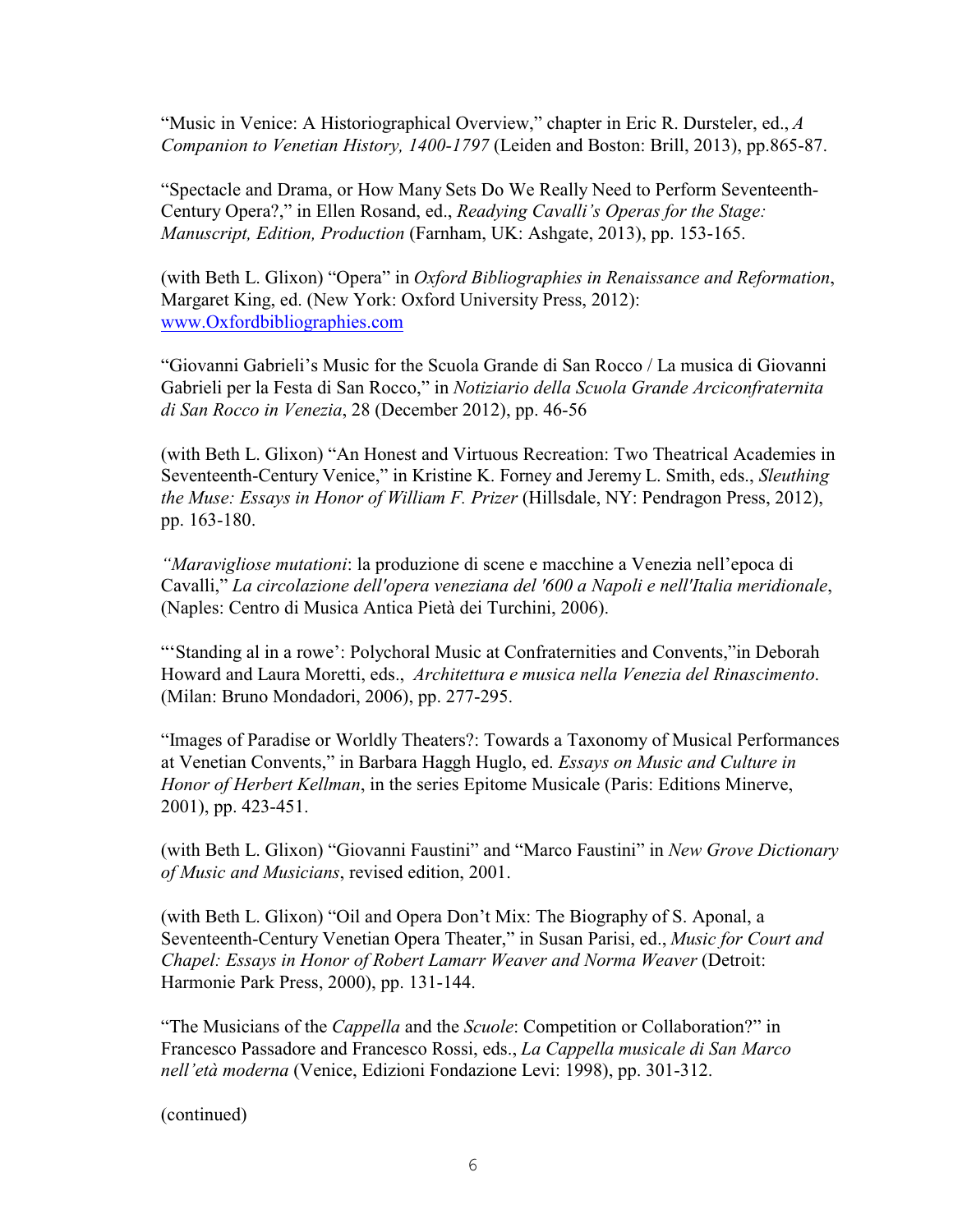"*Con canti et organo*: Music at the Venetian *Scuole Piccole* in the Renaissance," in Jessie Ann Owens and Anthony Cummings, eds., *Music in Renaissance Cities and Courts: Studies in Honor of Lewis Lockwood* (Warren, MI, Harmonie Park Press, 1997), pp. 123- 140.

"Poetic and Musical Forms in the Laude of Innocentius Dammonis," in John Knowles, ed., *Critica Musica: Essays in Honor of Paul Brainard* (New York, Gordon and Breach, 1996), pp. 143-167. [Re-issued by Routledge, 1998]

"*Ad honor de misser San Rocho*: La musica nella Scuola Grande, 1478-1806," in *La Scuola Grande di San Rocco nella musica e nelle feste veneziane*, Venice, Quaderni della Scuola Grande Arciconfraternita di San Rocco, no.2 (1996), pp. 7-32.

"Music and Ceremony at the Scuola Grande di San Giovanni Evangelista: A New Document from the Venetian State Archives," in Konrad Eisenbichler, ed., *Crossing the Boundaries: Christian Piety and the Arts in Italian Medieval and Renaissance Confraternities*, Kalamazoo, Medieval Institute Publications, 1991, pp. 56-89.

"*Far una bella procession*: Music and Public Ceremony at the Venetian *scuole grandi*," in Richard Charteris, ed., *Altro Polo: Essays on Italian Music of the Cinquecento*, Sydney: The University of Sydney Press, 1989, pp. 148-75. Reproduced in Thomas Schmidt-Beste, ed., *Institutions and Patronage in Renaissance Music*. A Library of Essays on Renaissance Music (Farnham, England: Ashgate, 2012).

"Music at the Scuole in the Age of Andrea Gabrieli," in Francesco Degrada, ed., *Andrea Gabrieli e il suo tempo*, Florence: Leo F. Olschki, 1987, pp. 59-74.

"Music at the Venetian *Scuole Grandi*, 1440-1540," in Iain Fenlon, ed., *Music in Medieval and Early Modern Europe*, Cambridge University Press, 1981, pp. 193-208.

# REVIEWS PUBLISHED

Review of Craig A. Monson, *Nuns Behaving Badly: Tales of Music, Magic, Art, and Arson in the Convents of Italy* (Chicago: University of Chicago Press, 2010), in *Catholic Historical Review* 98:1 (2012): 129-30.

Review of Selfdridge-Field, Eleanor, *Song and Season: Science Culture, and Theoretical Time in Early Modern Venice* (Stanford: Stanford University Press, 2007) and ibid., *A New Chronology of Venetian Opera and Related Genres, 1660-1760* (Stanford: Stanford University Press, 2007) in *Music and Letters* 90:4 (2009): 681-83.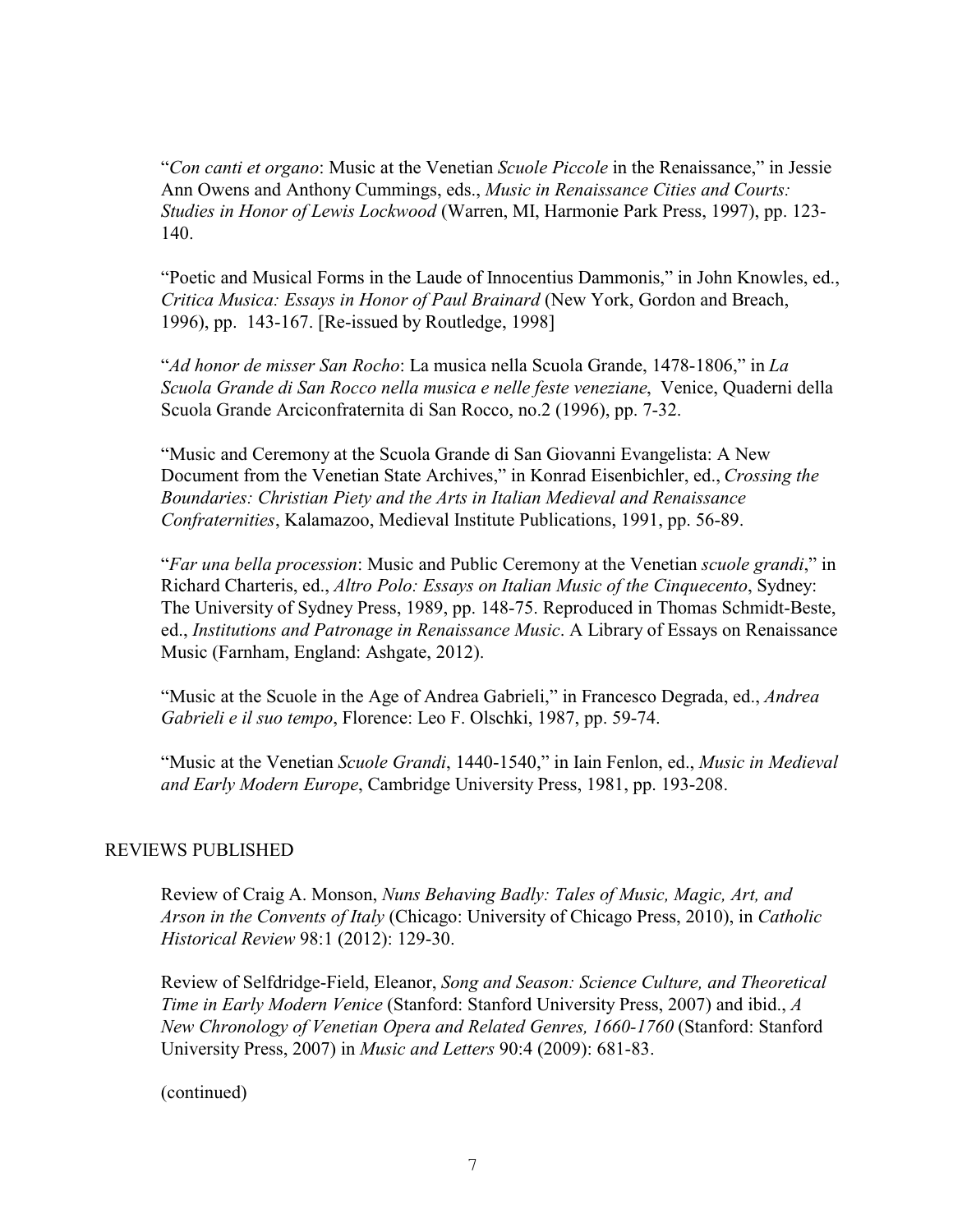Review of Robert Kendrick, *The Sounds of Milan, 1585-1650* (New York: Oxford University Press, 2002) in *Notes*, 2004.

Review of David Bryant and Michele Pozzobon, *Musica devozione città* (Treviso, Fondazione Benetton Studi Ricerche/Editrice Canova, 1995), *Early Music History* 16 (1997): 310-17.

Review of Denis Stevens, *The Letters of Claudio Monteverdi*, Revised edition (Oxford, Clarendon Press, 1995), *Renaissance Quarterly* 50 (1997): 1270-71.

Review of Craig Monson, *Disembodied Voices: Music and Culture in an Early Modern Convent* (Berkeley, University of California Press, 1995), *Journal of the American Musicological Society*, 1997, pp. 200-205

Review of Noel O'Regan, *Institutional Patronage in Post-Tridentine Rome: Music at Santissima Trinità dei Pellegrini, 1550-1650* (London, Royal Musical Association, 1995), *Notes*, 1997, pp. 787-788.

Review of Anne Schnoebelen, general editor*, Seventeenth-Century Italian Sacred Music*, vols. 1, 4, 5, 11, 12 (New York, Garland Publishing, 1995), *Journal of Seventeenth-Century Music,* vol. 3, no. 1 (1997).

Review of Martha Feldman, *City Culture and the Madrigal at Venice* (Berkeley, University of California Press, 1995), *News on the Rialto* 18 (1997), pp. 9-10.

Review of Martha Feldman, *City Culture and the Madrigal at Venice* (Berkeley, University of California Press, 1995), *Music and Letters* 77 (1996), pp. 452-53.

Review of Colleen Reardon, *Agostino Agazzari and Music at Siena Cathedral, 1597-1641* (Oxford University Press, 1993), *Renaissance Quarterly*, 49 (1996), pp. 685-86.

Review of Jane Baldauf-Berdes, *Women Musicians of Venice* (Oxford University Press, 1993), *Renaissance Quarterly* 48 (1995), pp. 911-12.

Review of Blake Wilson, *Music and Merchants: The Laudesi Companies of Republican Florence* (Oxford U. Press, 1992), *Renaissance Quarterly* 47 (1994), pp. 446-48.

Review of Giulio Cattin, *Musica e liturgia a San Marco...* (Fondazione Levi, Venice, 1990, 1992), *Music and Letters* 75 (1994), pp. 60-62

Review of Giuseppina La Face Bianconi, *Gli strambotti del codice Estense a.F.9.9* (Leo S. Olschki, Florence, 1990), *Renaissance Quarterly* 46 (1993), pp. 875-76.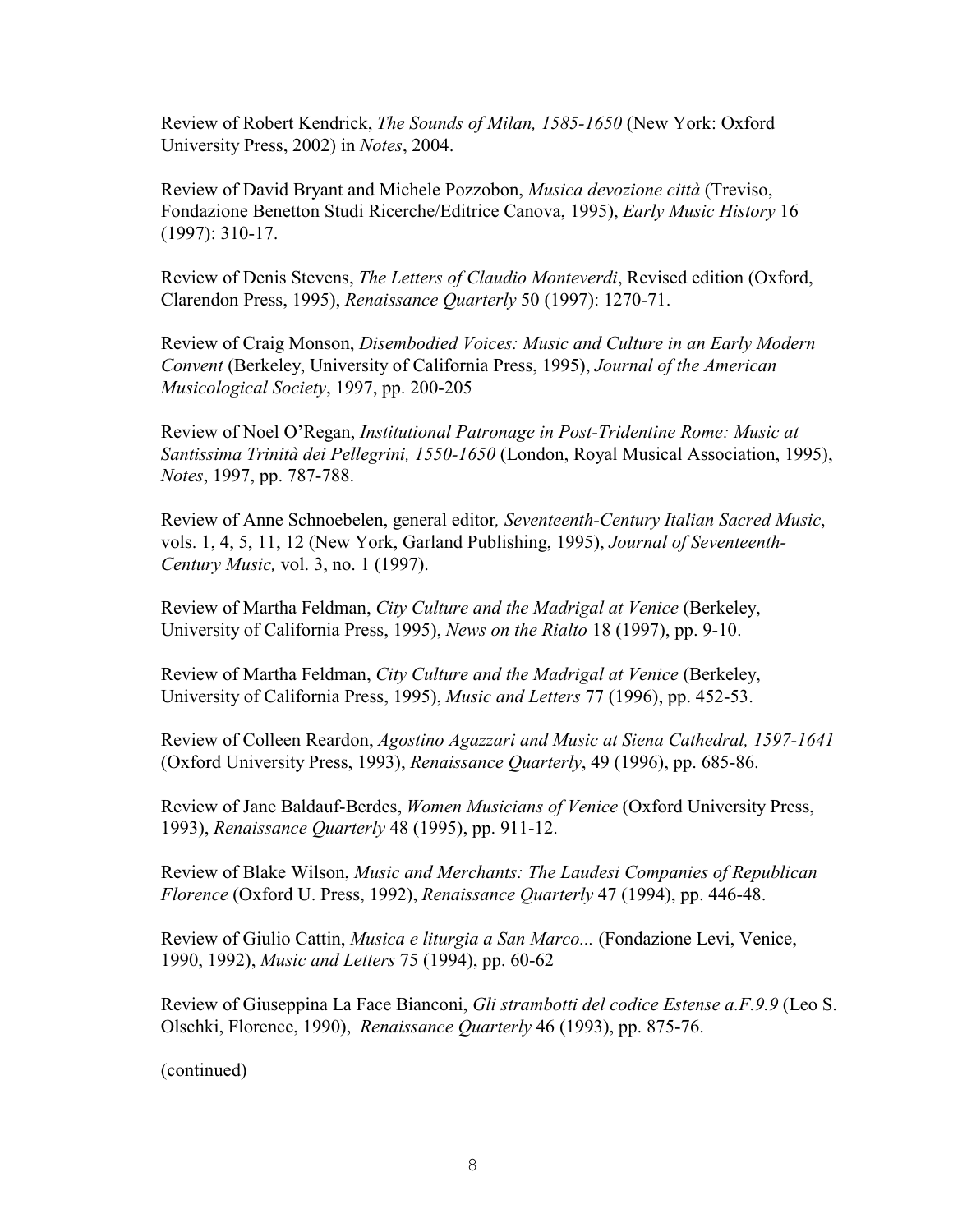Review of Cyrilla Barr, *The Monophonic Lauda and the Lay Religious Confraternities of Tuscany and Umbria in the Late Middle Ages* (Kalamazoo, 1988), *Notes*, 1991, pp. 1110- 11.

Review of Iain Fenlon, ed., *Early Music History 8* (Cambridge University Press, 1988), *Music and Letters*, May 1991, pp. 262-64.

Review of Iain Fenlon, ed., *Early Music History 6* (Cambridge University Press, 1986) and *Early Music History 7* (Cambridge University Press, 1987), *Music and Letters*, vol. 73, no. 2 (1990).

Review of Francesco Luisi, *Laudario Giustinianeo* (Venice: Fondazione Ugo e Olga Levi, 1985), *Journal of the American Musicological Society*, Summer 1988, pp. 170-79.

Review of Iain Fenlon, ed., *Early Music History 5* (Cambridge University Press, 1985), *Music and Letters*, July 1988, pp. 367-69.

Review of Jerome Roche, *North Italian Church Music in the Age of Monteverdi* (Oxford University Press, 1984), *Renaissance Quarterly*, Summer 1986, pp. 312-314.

Review of Denis Arnold, *Giovanni Gabrieli* (Oxford University Press, 1979)*, Journal of the American Musicological Society*, Spring 1981, pp. 149-156.

# FORTHCOMING PUBLICATIONS

*"*The Changing Modes of the Venetian Ceremonial Soundscape": *The Soundscape of Early Modern Venice* (2019)

Review of Eugene J. Johnson, *Inventing the Opera House: Theater Architecture in Renaissance and Baroque Italy* (Cambridge University Press, 2018), *Renaissance Quarterly* (forthcoming)

#### CONFERENCE PAPERS

"Marvelous Mutations: The Production of Operatic Scenes and Machines in Mid-Seventeenth-Century Venice" *Teatro San Cassiano Venezia 1637*, Venice, 2019.

"Opera and Theater in Venetian Convents and Monasteries*": Aristocrazia, teatri e sistemi di produzione a Roma (1644-1740)*, 9th Seminario Performart, Rome, Italy, École française de Rome, May 2019.

*"*Trumpets and Cannons and Drums, oh my! Ceremonial Noise in Seicento Venice": Annual Meeting of the Society for Seventeenth-Century Music, Durham, NC, April 2019.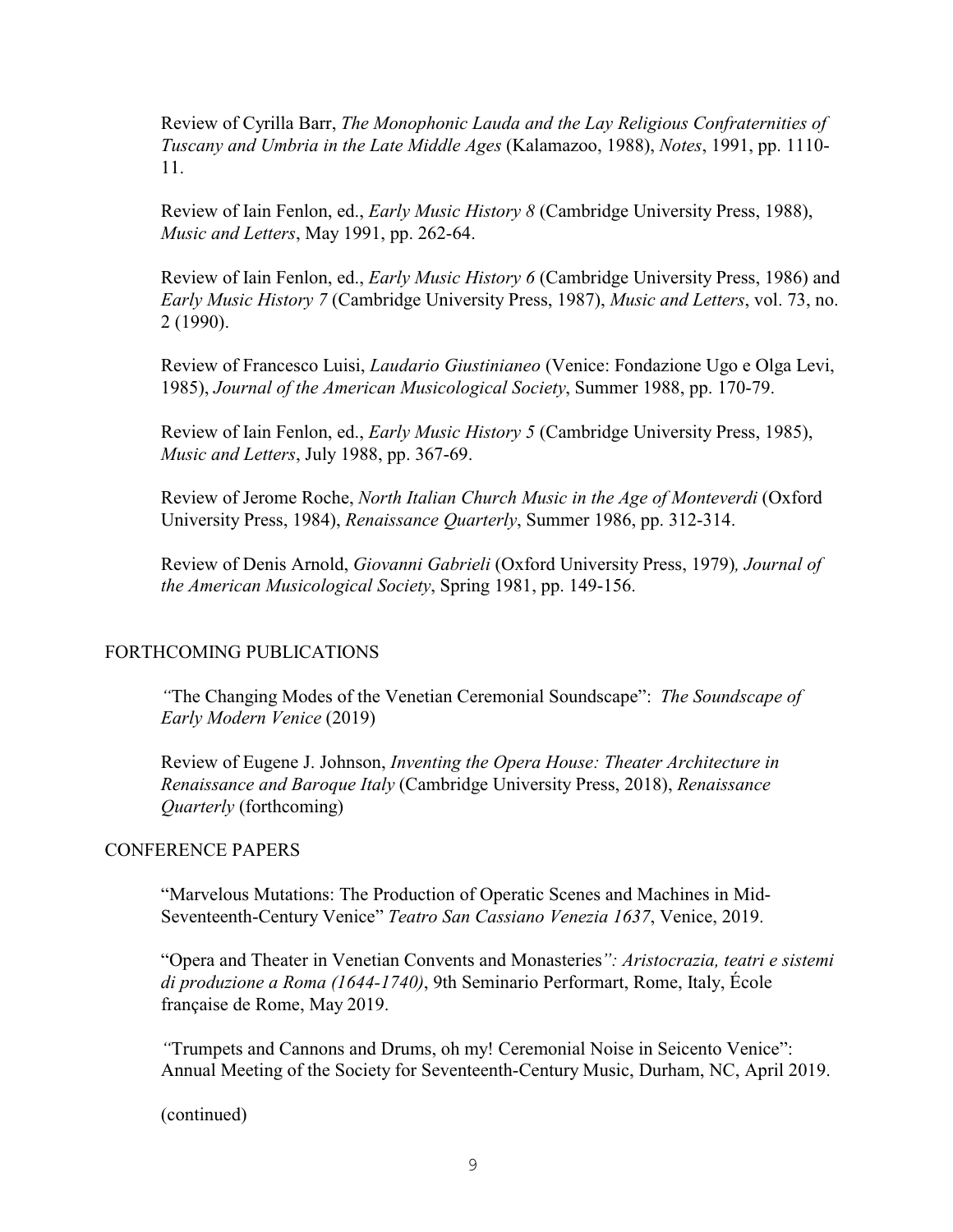*"*Trumpets and Cannons and Drums, oh my! The Ceremonial Sounds of Early Modern Venice": Annual Meeting of the South-Central Chapter of the American Musicological Society, Sewanee, TN, March 2019.

"The Changing Modes of the Venetian Ceremonial Soundscape": *The Soundscape of Early Modern Venice*, Venice, Italy, May 2017.

"Salvaging Statira, or If at first you don't succeed...": 17<sup>th</sup> Biennial International Conference on Baroque Music, Canterbury, UK, 13-17 July 2016

*"Erismena Trasportata*": The Power of Affections: Poetry, Music, and Spectacle in Seventeenth-Century Italy, University of Pennsylvania, November 2014

"Le mutazioni sceniche nel *Giasone*": Cicognini, Cavalli e i viaggi del *Giasone*: in rotta verso l'edizione critica, University of Bologna, Italy, May 2014.

"Shall We Go to the Opera or to Church? A Visitor's Guide to Music in Baroque Venice": Annual Meeting of the American Musicological Society, Pittsburgh, PA, November 2013.

"Performing Vows: Rituals of Transition in the Nunneries of Early Modern Venice": (Musical) Text as Ritual Object, Conference of the Sonderforschungsbereich 619 "Ritualdynamik", University of Heidelberg, Germany, December 2009; Venice and Ritual: An Interdisciplinary Conference, Princeton University, January 2014.

"Music by and for Conventual Franciscans in Seventeenth-Century Venice": Musica barocca padana e tradizione francescana (L'apporto dei francescani conventuali alla musica barocca padana), XVI Convegno Internazionale di Studi Musicologici, A.M.I.S. - Como, Antiqvæ Mvsicæ Italicæ Stvdiosi, Padua, Italy, 1-3 July 2013.

*"Frati* and *Fratelli*: The Frari and Music for the Scuole": The Church of Santa Maria Gloriosa dei Frari in Venice: Devotional Space, Images of Piety, international conference, Venice, Italy, 9-11 May 2013.

"Students, Rivals and Contemporaries: Organists in Venetian Churches at the Time of Giovanni Gabrieli": Alla Schola del Signor Giovanni Gabriele - Giovanni Gabrieli Between Past and Future: Contexts, Models, and Italian Disciples - International Study Sessions for the Quadricentennial of Giovanni Gabrieli (1554/56-1612), Fondazione Giorgio Cini, Venice, Italy, December 2013.

"A Visitor's Guide to Sacred Music in Baroque Venice": 15<sup>th</sup> Biennial International Conference on Baroque Music, University of Southampton, UK, July 2012

"Spectacle and Drama, or, How Many Sets Do We Really Need to Perform  $17<sup>th</sup>$ -Century Opera?": Manuscript, Edition, Production:Readying Cavalli's Operas for the Stage, Yale University, April/May 2009 (continued)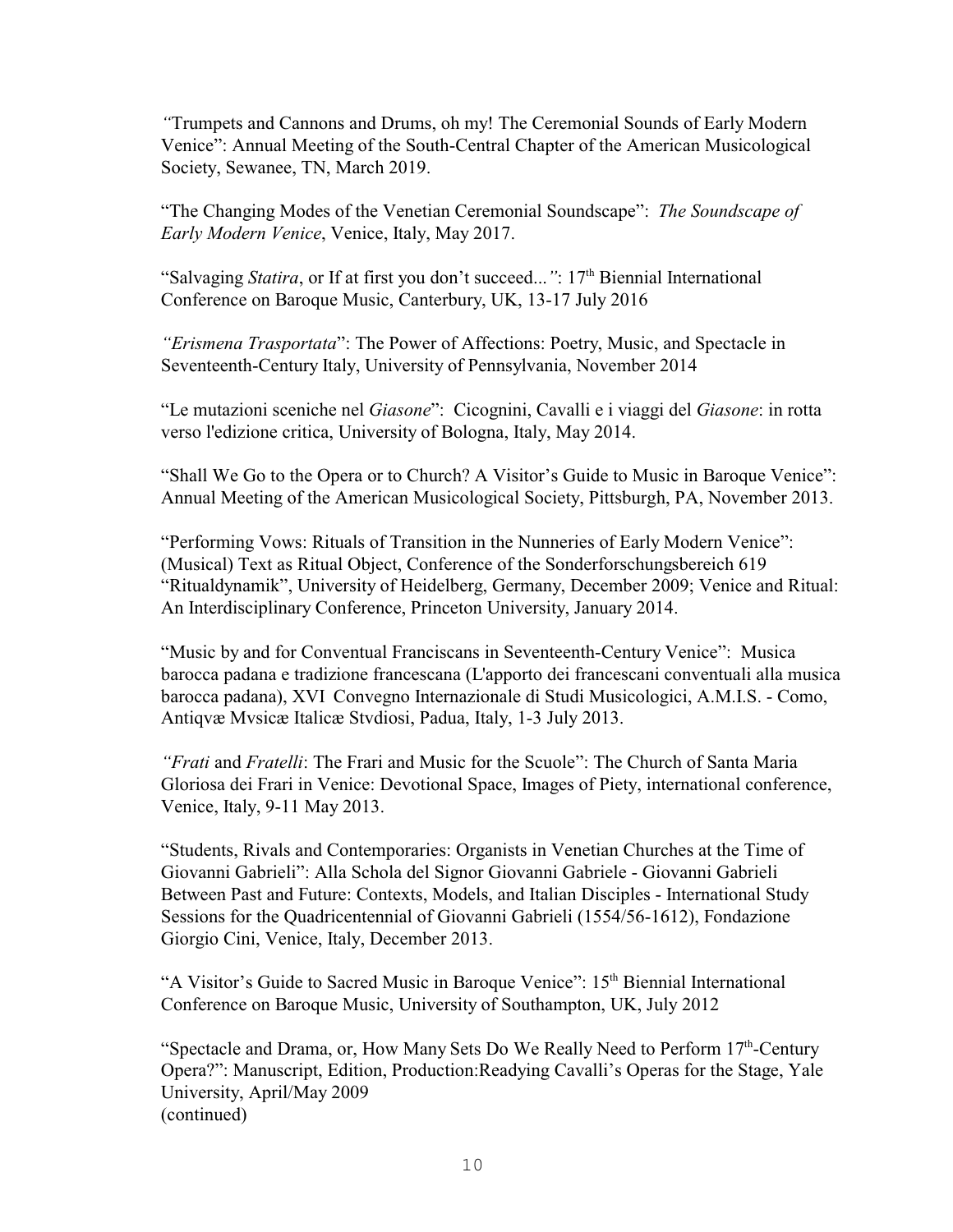*"Versetti* for Venetian Virgins: An Unrecognized Genre of 18<sup>th</sup>-Century Convent Music": Annual Meeting of the American Musicological Society, Nashville, TN, November 2008

"Sirens of the Lagoon: Singing Nuns at Murano in the Seventeenth Century": Thirteenth Biennial International Conference on Baroque Music, Leeds, England, July 2008; Annual Meeting of the Society for Seventeenth-Century Music, Rochester, NY, April 2009

"'Standing al in a rowe': Polychoral Music at Confraternities and Convents": International conference: Architecture and Music in Renaissance Venice, Venice, Italy, September 2005 "The Triumph of Inconstancy: The Vicissitudes of a Seventeenth-Century Libretto": Eleventh Biennial International Conference on Baroque Music, Royal Northern College of Music, Manchester, England, July 2004

"Marvelous Mutations: The Production of Operatic Scenes and Machines in Mid-Seventeenth-Century Venice": Annual Meeting of the American Musicological Society, Houston, TX, November 2003

"Maravigliose mutationi: la produzione di scene e macchine a Venezia nell'epoca di Cavalli": Convegno internazionale: La circolazione dell'opera veneziana del '600 a Napoli e nell'Italia meridionale, Naples, Italy, October 2002

"What did they really sing in eighteenth-century Venetian churches?": Ninth Biennial Conference on Baroque Music, Trinity College, Dublin, Ireland, July 2000

"Politicians and the Muse: The Marcello Brothers and Gerolemo Venier, Patrician Composers in 18th-Century Venice": Eighth Biennial Conference on Baroque Music, University of Exeter, England, July 1998

"Towards a Taxonomy of Musical Performances at Venetian Convents": Annual Meeting of the South-Central Chapter of the American Musicological Society, Louisville, KY, March 1996; Annual Meeting of the American Musicological Society, Baltimore, MD, November 1996

"*Far il buon concerto*: Music at the Venetian Scuole Piccole in the Seventeenth Century": Annual Meeting of the Society for Seventeenth-Century Music, Danville, KY, April 1995

"The Musicians of the *Cappella* and the *Scuole*: Competition or Collaboration?": Convegno Internazionale su La Cappella Musicale di San Marco nell'Età Moderna, Venice, Italy, September 1994

"*Con canti et organo*: Music at the Venetian Scuole Piccole in the Renaissance,": Annual Meeting of the Renaissance Society of America, Dallas, TX, April 1994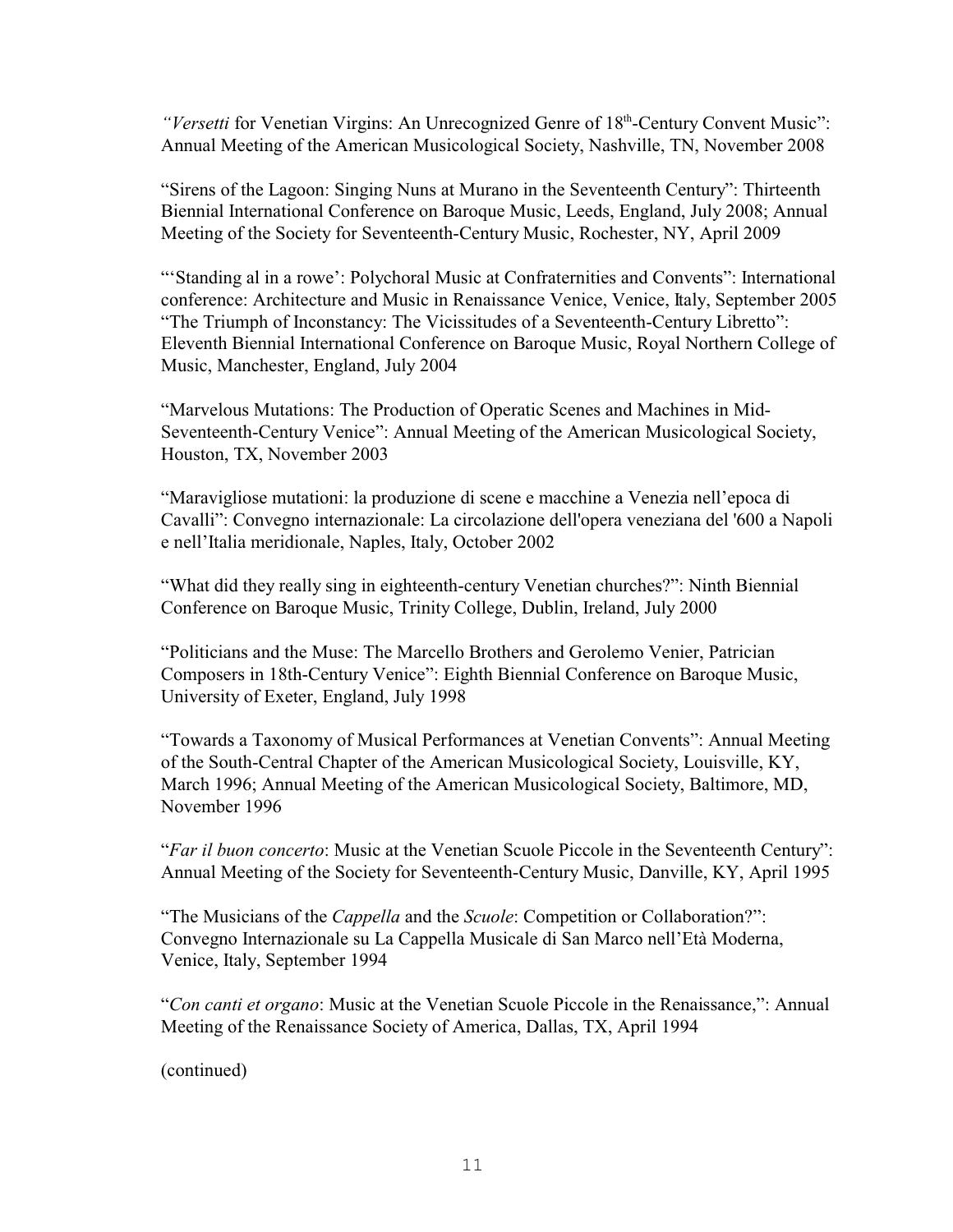"Marco Faustini and Venetian Opera Production in the 1650s" (with Beth L. Glixon): American Musicological Society South-Central Chapter Meeting, Lexington, KY, March 1990; American Musicological Society Annual Meeting, Chicago, IL, November 1991

"Music and Ceremony at the Scuola Grande di San Giovanni Evangelista: A New Document from the Venetian State Archives": Ritual and Recreation in Renaissance Confraternities, Toronto Renaissance and Reformation Colloquium, University of Toronto, Toronto, Canada, April 1989

"On the Origins of the So-called Italian Motet Style": American Musicological Society South-Central Chapter Meeting, Danville, KY, March 1987

"Music at the *Scuole* in the Age of Andrea Gabrieli": Convegno Internazionale su Andrea Gabrieli e il suo Tempo, Fondazione Cini, Venice, Italy, September 1985

"The Polyphonic Laude of Innocentius Dammonis": American Musicological Society South-Central Chapter Meeting, Jefferson City, TN, April 1984; American Musicological Society Annual Meeting, Philadelphia, PA, October 1984

"The Rise and Fall of a Singers' Cooperative in Sixteenth-Century Venice": American Musicological Society Northwest Chapter Meeting, Seattle, WA, April 1983

"The Instrumental Ensemble in Early Renaissance Venice": American Musicological Society Northwest Chapter Meeting, Vancouver, B.C., April 1981; American Musicological Society Annual Meeting, Boston, MA, November 1981

"Music in the Processions of the Venetian *Scuole Grandi*": Symposium on Renaissance Venice in History, Literature, Music and Art, Hofstra University, Hempstead, NY, March 1980

"Music at the Venetian Scuola Grandi, 1440-1540": International Conference on Medieval and Renaissance Music, King's College, Cambridge, July 1979

"Music at the Scuola Grande di San Marco in Venice, 1440-1540": American Musicological Society Annual Meeting, Minneapolis, MN, October 1978

# INVITED LECTURES

"La musica del proprio settimanale e quotidiano della Chiesa di San Rocco nel '700: i due grandi libri corali": Celebrazioni per il 450 anniversario della nascita di Claudio Monteverdi, Venice, Scuola Grande di San Rocco, June 2017

"Marvellous Mutations: Scenery in Seventeenth-Century Venetian Opera," Musicology Seminar, University of Pennsylvania, Philadelphia, PA, November 2014 (continued)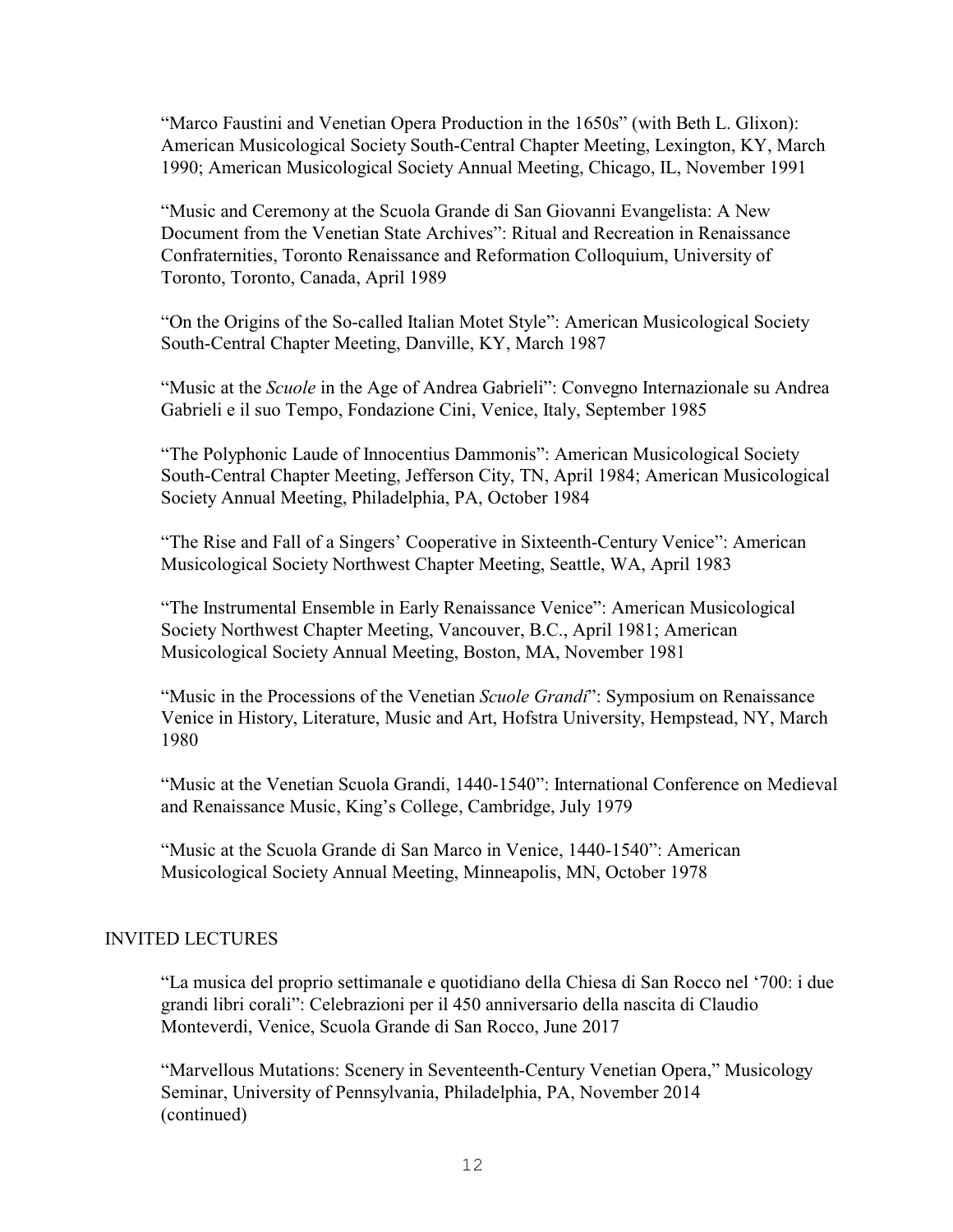"Opera On and Off the Venetian Stage (in a Prologue and Three Acts)," MUY Symposium Series, Eastman School of Music, Rochester, NY, September 2014

(with Beth Glixon) "La sirena delle sirene: Venezia e i musicisti stranieri nel Seicento," Musicisti europei a Venezia, Roma e Napoli (1650-1750): Musica, identità delle nazioni e scambi culturali, Seminario di ricerca, École française de Rome, May 2011.

"'I scenici apparati a gl'auditori grati': Scenery and Machines in *Le virtù de' strali d'Amore,"* Eastman School of Music, Rochester, NY, November 2007

"Marvellous Mutations: Scenery in Seventeenth-Century Venetian Opera," University of Iowa, Iowa City, IA, March 2002

"Towards a Taxonomy of Musical Performances at Venetian Convents": Circolo Italo-Britannico, Venice, Italy, October 1997; Annual Historical Seminar, University of Warwick, Venice, Italy, November 1997.

"*Ad honor de misser San Rocho*: La Musica nella Scuola Grande, 1478-1806": Celebrazioni VII Centenario Nascita di S. Rocco, Venice, Italy, June 1995

"Politicians and the Muse: The Marcello Brothers and Gerolemo Venier, Patrician Composers in 18th-Century Venice": University of Louisville, Louisville, KY, November 1992; Ohio State University, Columbus, OH, February 1996

"Music and Ceremony at the Scuola Grande di San Giovanni Evangelista: A New Document from the Venetian State Archives": Circolo Italo Britannico, Venice, 1990; Warwick University Venetian History Symposium, Venice, 1991

"Lutenists in Renaissance Italy": Summer Seminar of the Lute Society of America, Oakland University, Rochester, MI, June 1986

"Is There a 'Right' Way to Perform Bach?": Basically Bach: ATercentenary Series of Lectures and Concerts, University of Kentucky, Lexington, KY, March 1985

"The Polyphonic Laude of Innocentius Dammonis": University of Kentucky, Lexington, KY, May 1983

"The Passion in Music: From Gregorian Chant to Bach's *St. Matthew*": Pacific Northwest Chamber Chorus Lecture Series, Seattle, WA, April 1983

"The Role of the Musician in Baroque Society": University of Washington Continuing Education Department, Telemann Tercentenary Celebration, Seattle, WA, May 1981

"The Instrumental Ensemble in Early Renaissance Venice": University of Illinois, Champaign, IL, March 1981; Univ. of Washington, Seattle, WA, 1981; Washington Univ., St. Louis, MO, March 1981; Circolo Italo-Britanico, Venice, Italy, February 1982.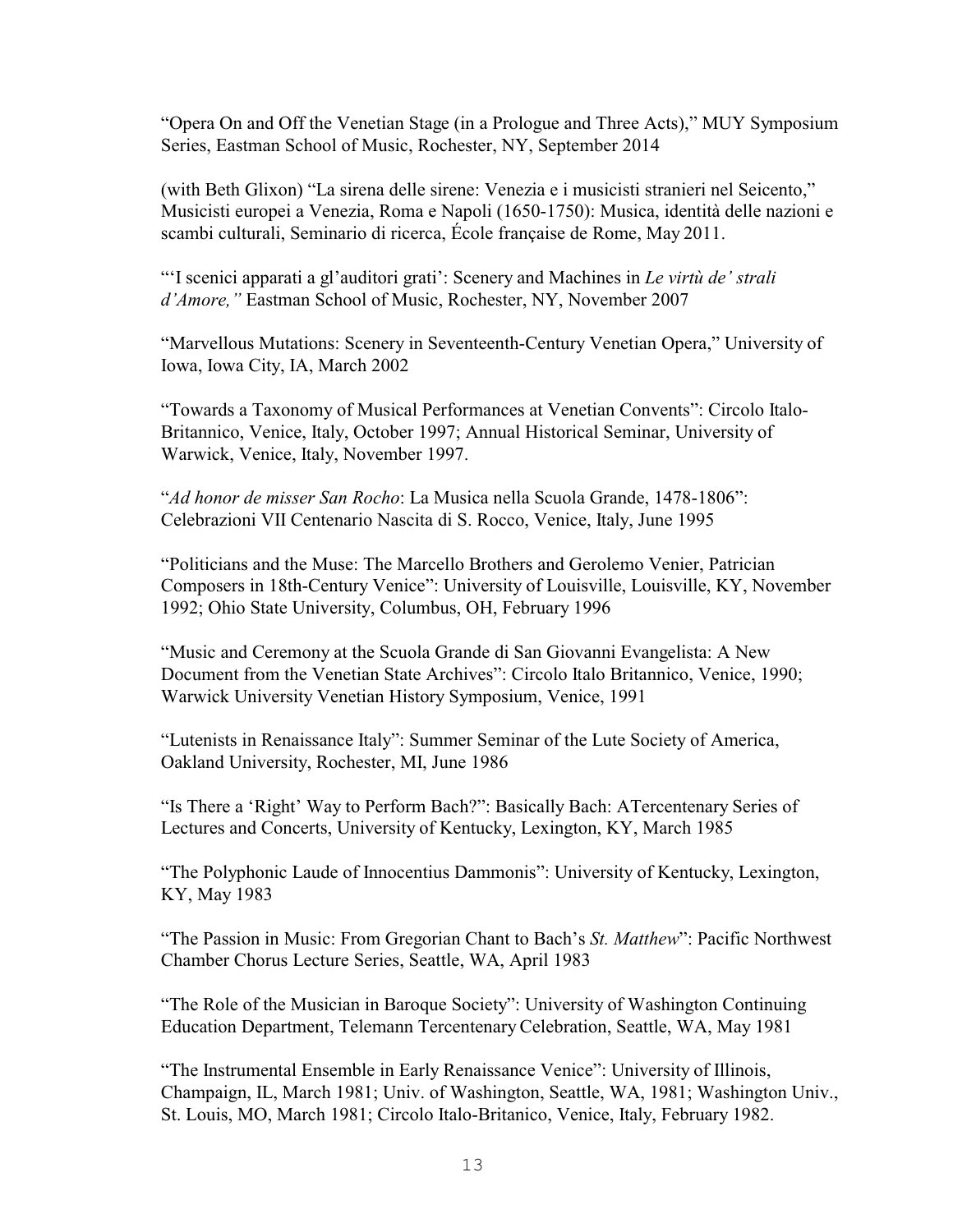#### PROFESSIONAL SOCIETIES: CURRENT MEMBERSHIP AND SERVICE

American Musicological Society A.M.S. Council, Member-at-large, 1998-2001 Ad-Hoc Committee for the Annual Meeting Program, 2000-2002 Committee on Committees, Member, 2004-2005 Alvin H. Johnson AMS 50 Dissertation Fellowship Committee, Member, 2011-14 Program Committee for the Annual Meeting, Member, 2015-16, Chair 2016-17

International Musicological Society Working Group on Cavalli and Seventeenth-Century Opera

American Musicological Society, South Central Chapter Vice President, 1988-89; President, 1989-90 Program Committee, Member, 1989, 1993, 2008, 2014, 2020 Coordinator of Annual Meeting, 1990

Renaissance Society of America Phyllis Goodhart Gordan Book Prize Committee, Member, 2011-13 Program Committee for the Annual Meeting, 2018

Society for Seventeenth-Century Music Vice President, 2006-2009 nominated for Vice President, 1999; nominated for President, 2002

Society for Confraternity Studies

Ateneo Veneto, Foreign Member, elected 2003

### EDITORIAL ACTIVITY

Series editor, *Music in Society and Culture*, Boydell and Brewer Publishers, 2008-

Member, editorial board, *Francesco Cavalli (1602-1676) - Opere*, Baerenreiter-Verlag, 2008-

Member, scientific committee, *Musica Veneta*, 2014-

Member, editorial board, *Medievalia et Humanistica*, 2008-12

Member, Editorial Advisory Committee, *News on the Rialto*, 1996-2000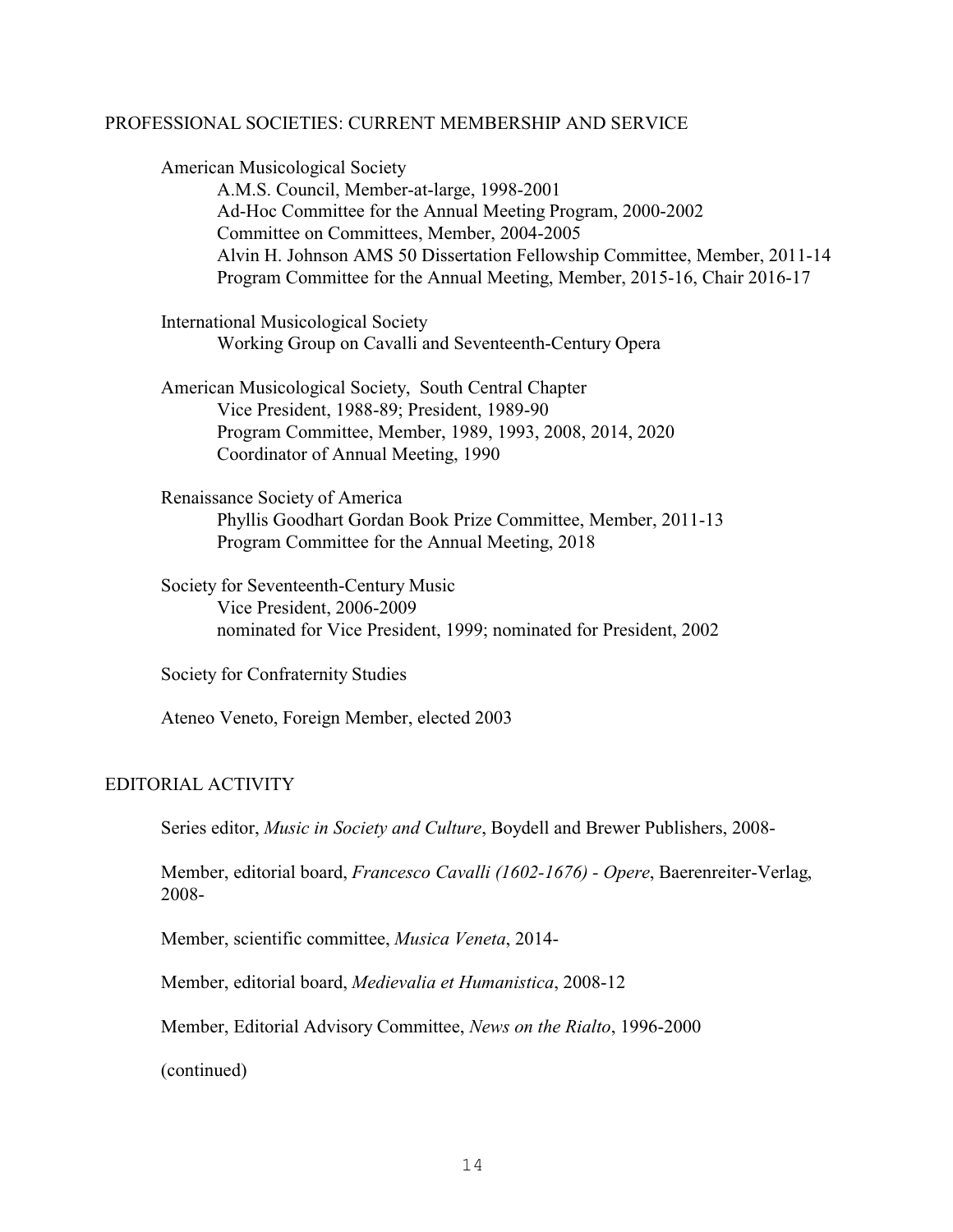#### Manuscript reviewer

Oxford University Press, 1993, 1997, 1998, 2016, 2018 *Mélanges de l'École française de Rome*, 2018 *Yale Journal of Music and Religion*, 2016 *Journal of the American Musicological Society*: 1990, 2009, 2013 *Acta Musicologica*, 2012 *Nashim: A Journal of Jewish Women's Studies & Gender Issues*, 2012 *Journal of Musicological Research*, 2010 *Renaissance Studies*, 2007, 2017 W.W. Norton & Company, 2003 *Canadian University Music Review*, 2003 *Journal of Seventeenth-Century Music*, 2001 *Il Saggiatore musicale*, 1998 *Renaissance Quarterly*, 1990 Schirmer Books, 1986-87

#### TENURE/PROMOTION EVALUATOR

Fordham University, 2017 University of Delaware, 2017 University of Victoria (Canada), 2017 University of Southampton (United Kingdom), 2016 University of California, Irvine, 2015 Florida International University, 2015 University of North Texas, 2014 Brandeis University, 2014 University of South Carolina, 2013 University of Toronto, 2013 Hunter College, City University of New York, 2012 Vanderbilt University, 2011 Indiana University, 2011 Northeastern University, 2010 University of Texas, Austin, 2009 Wellesley College, 2009 Princeton University, 2008 University of California, Santa Barbara, 2008 Columbia University, 2008 University of Rochester, 2007 University of Southern California, 2007 Michigan State University, 2007 University of Chicago, 2006 Princeton University, 2004 Harvard University, 2004 Colby College, 2003 University of Memphis, 2003 (continued)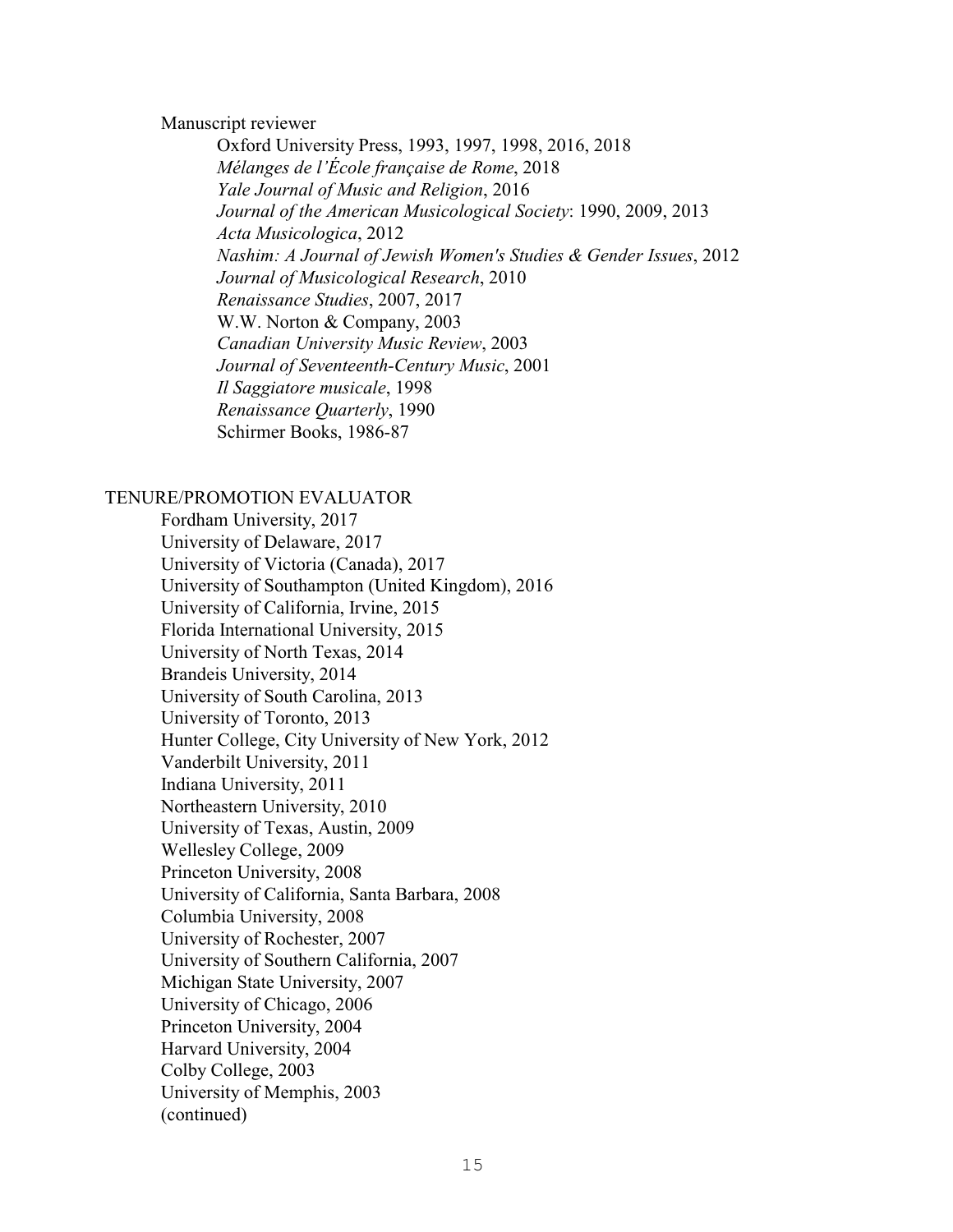University of Rochester, 2003 Tulane University, 2003 Vanderbilt University, 2000 Emory University, 1995 State University of New York at Binghamton, 1995

# GRANT/FELLOWSHIP EVALUATION

Austrian Science Fund, 2012, 2018 American Council of Learned Societies, 2012, 2017, 2018, 2019 University of Padua, Italy, 2014 Social Sciences and Humanities Research Council of Canada, 2008, 2012 Grinnell College, 2007 National Endowment for the Humanities Division of Research Programs: Reference Materials, 1994

# SESSION CHAIR

Annual Meeting of the Society for Seventeenth-Century Music, Durham, NC, April 2019. The Soundscape of Early Modern Venice, Venice, Italy, May 2017. Annual Meeting of the American Musicological Society, Vancouver, 2016 17<sup>th</sup> Biennial International Conference on Baroque Music, Christ Church University, Canterbury, UK, July 2016 15<sup>th</sup> Biennial International Conference on Baroque Music, University of Southampton, UK, July 2012 Annual Meeting of the American Musicological Society, Indianapolis, 2010 Thirteenth Biennial International Conference on Baroque Music, Leeds, England, July 2008 Annual Meeting of the Renaissance Society of America, Chicago, April 2008 Annual Meeting of the South-Central Chapter of the American Musicological Society, Lexington, KY, March 2008 Annual Meeting of the American Musicological Society, Quebec City, November 2007 Annual Meeting of the Society for Seventeenth-Century Music, University of Toronto, April 2006 Annual Meeting of the Society for Seventeenth-Century Music, Princeton University, April 2002 Produzione, circolazione e consumo: per una mappa della musica sacra dal tardo Medioevo al primo Seicento, Seminario di studio, Fondazione Ugo e Olga Levi, Venice, Italy, October 1999 (also conference respondent and roundtable participant) American Musicological Society South-Central Chapter Annual Meeting, 1998-99 Italian Music and Poetry at the Kentucky Foreign Language Conference, 1999 (also organizer of the session) Eighth Biennial Conference on Baroque Music, University of Exeter, England, July 1998 Annual Meeting of the Society for Seventeenth-Century Music, Wellesley, MA 1996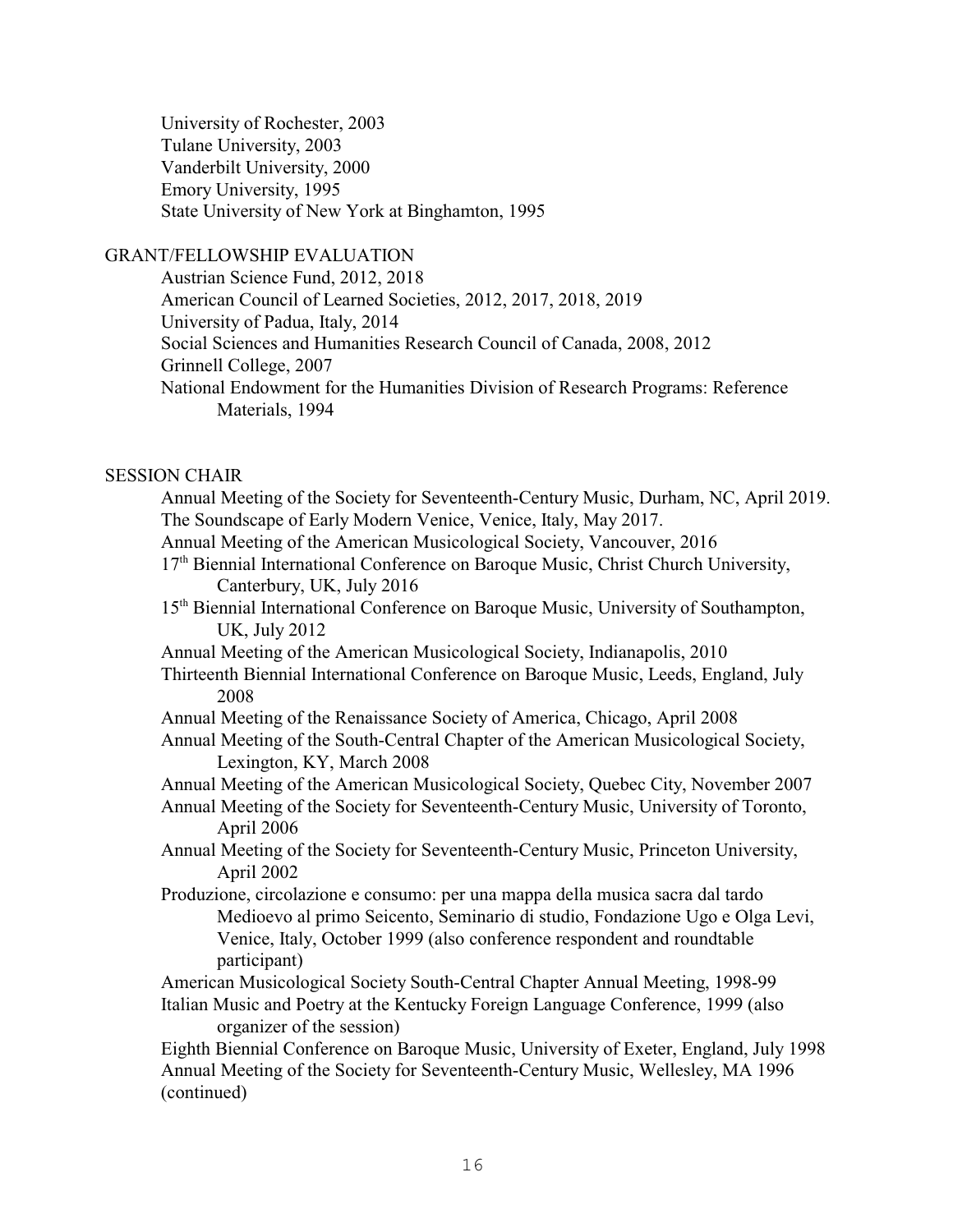- Annual Meeting of the South-Central Chapter of the American Musicological Society, Atlanta, GA 1995
- Convegno Internazionale su La Cappella Musicale di San Marco nell'Età Moderna, Venice, Italy, September 1994.
- Annual Meeting of the South-Central Chapter of the American Musicological Society, 1993

# OTHER PROFESSIONAL ACTIVITIES

Consigliere (member of advisory council), San Cassiano Venezia 1637, 2018- .

Guest lecturer, Renaissance Venice, Freshman seminar, Washington University, St. Louis, 2013, 2014, 2015, 2017, 2019

Member, Scientific Committee, Interdisciplinary Conference on Santa Maria Gloriosa dei Frari, Venice; Venice, May 2013

Guest Scholar, 2010 Evelyn Dunbar Early Music Festival (Monteverdi's *Vespers*), Northwestern University, 2010

Roundtable participant, Study Day: 'Calisto a le stelle': Cavalli and the Staging of Venetian Opera, Gresham College, Holborn, London, September 2008

Invited participant: Architecture and Music in Renaissance Venice, International Conference at the University of Cambridge, September 2006

Participant, "Representations of the Other: The Jew in Medieval Christendom," N.E.H. Institute, Oxford, England, 2006.

Invited Respondent, Round Table on "Music and Patronage," Music, Poetry, and Patronage in Late Renaissance Itay: Luca Marenzio and the Madrigal, International Conference at Harvard University, April 2006

Colloquium on the Business of Opera in Seventeenth-Century Venice for the University of Iowa Opera Studies Group, March 2002

Member, Board of Directors, Musica Toscana, 1999-2005

Presentation, "Ricerche musicologiche negli archivi di Venezia," Università di Venezia, April 1998.

Member, Honorary Council, The American Friends of the Marciana Library, 1997-

Guest lecturer on Venetian confraternities, *History of Venice*, class in History Department, Ohio State University, Feburary, 1996 (continued)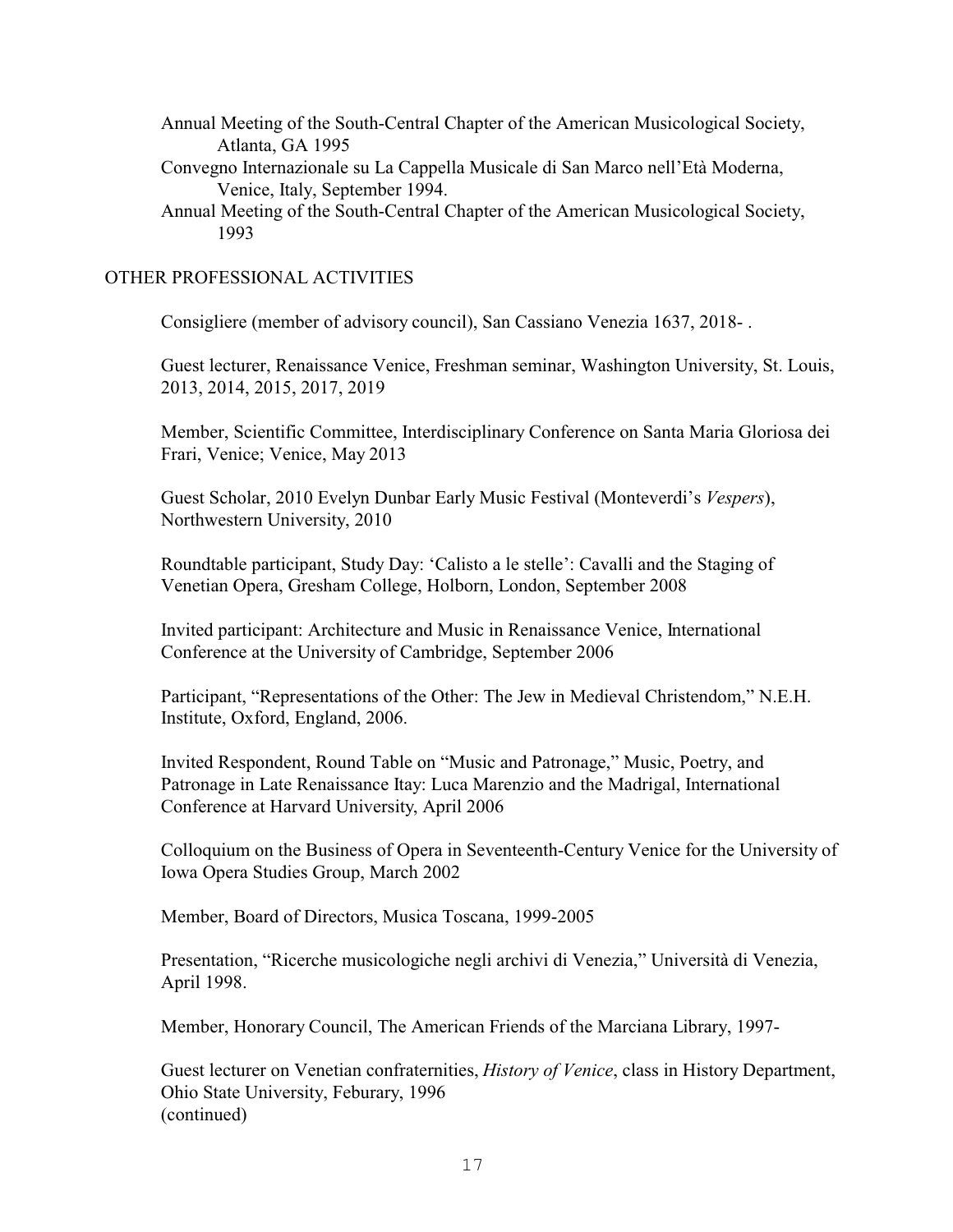"Music in the Renaissance": presentation at Worlds of the Renaissance, a seminar for high school teachers sponsored by the National Endowment for the Humanities and the Renaissance Society of America, New York, NY, July-August 1994.

Music as a Cultural Institution in the Middle Ages and the Renaissance (participant); a workshop for university professors in the humanities at the Newberry Library, sponsored by the National Endowment for the Humanities, Chicago, IL, January 1994.

"Music in the Renaissance": presentation at The Renaissance and the Modern World, a seminar for high school teachers sponsored by the National Endowment for the Humanities and the Renaissance Society of America, New York, NY, December 1992.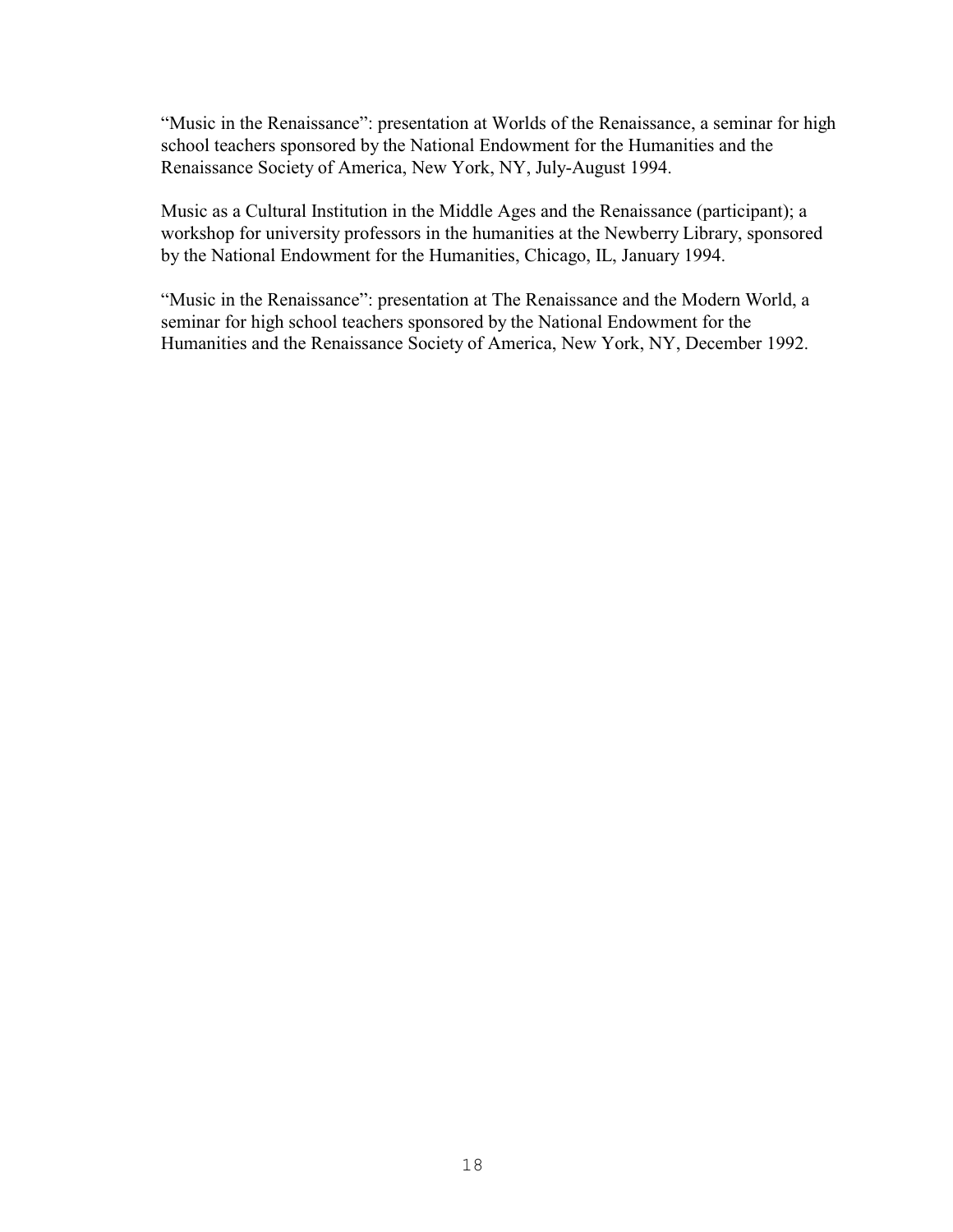#### UNIVERSITY SERVICE

(continued)

Humanities and Arts Area Advisory Committee, 2014-16, chair 2017-18 Search Committee, Dean of the Lewis Honors College, 2016-17 Honors College Transition Committee, 2016 Evaluator, Undergraduate Summer Research and Creativity Grants, 2015 University Research Professorship Review Committee, 2013-15 Graduate Council, 2012-14 Fulbright Awards Evaluation Panel, 2010 Provost's Committee to Evaluate the Honors Program, 2010 College of Fine Arts Internal Review Committee, 2009 Honors Program Director Search Committee, 2007-2008 Jewish Studies Program Advisory Board, 2005- Panel Member, Research Update Meeting for the Arts and Humanities, October 2005 NEH Summer Stipend Review Committee, 1987, 1991, 2002, 2003 Honors Program Director Review Committee, 2001-2002 (chair) Faculty Sub-Committee of the SACS Self-Study Committee on Research, 2000-2001 Senate Advisory Committee on Privilege and Tenure, 2000 (sabbatical replacement) Singletary Scholars Selection Panel, 1999, 2000, 2002, 2003 Ad Hoc Committee on the Italian Studies Program, 1998-99 Fulbright Awards Selection Committee, 1998 Faculty Advisor, Lambda Sigma Honorary Society, 1998-2000 Research Committee Grants Selection Panel, 1997 Gaines Fellowship Selection Committee, 1996, 1997, 2000-2004, 2008, 2009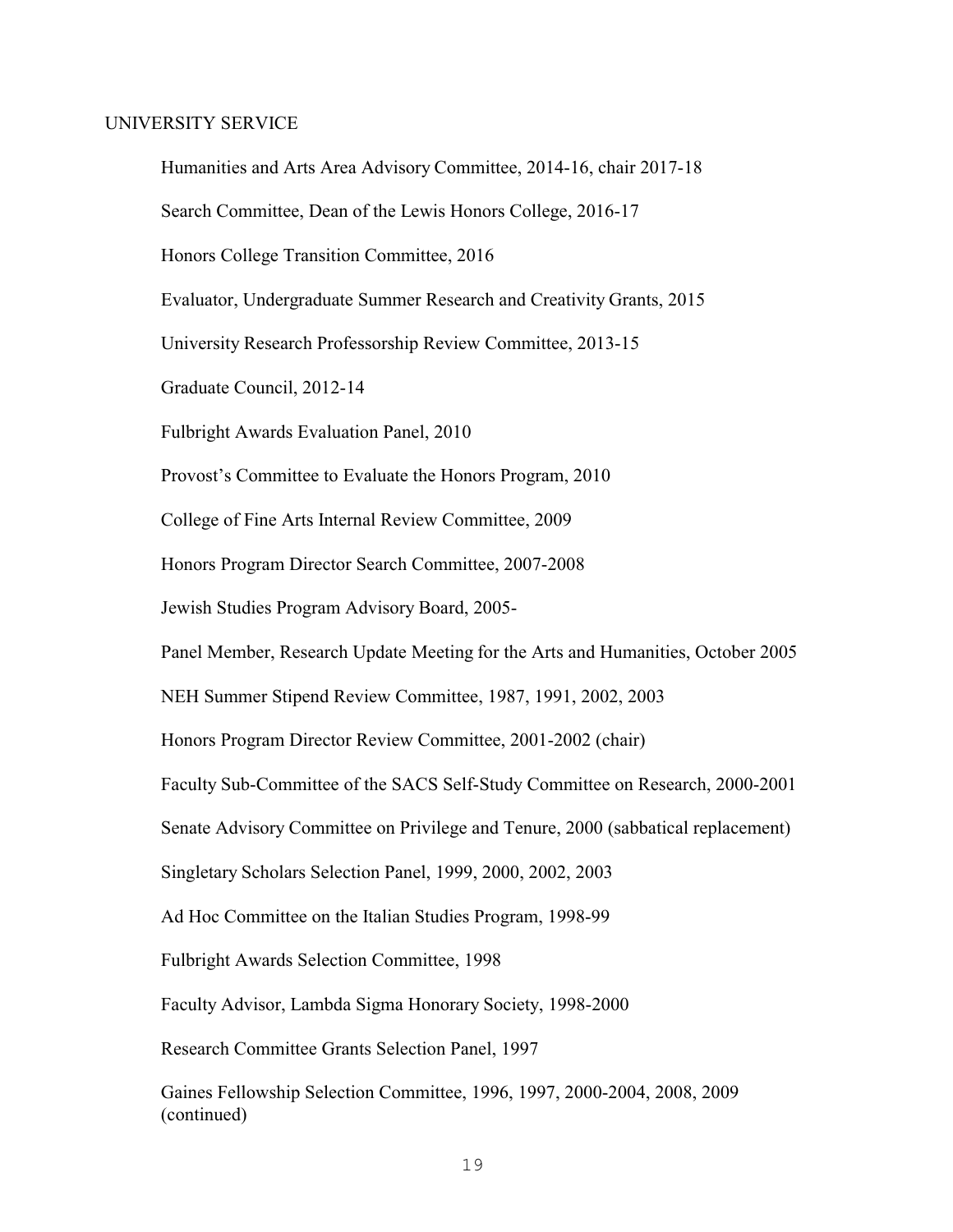Graduate School Ad-hoc Advisory Committee, 1994

Commencement Faculty Marshall, 1994-1997; College Marshall, 2003

University Senate, 1987-90 Academic Organizations and Structures Committee, 1987-90

Honors Program Director Search Committee, 1989-90

College of Fine Arts Review Committee, 1988-89

Committee to Study the Establishment of a Center for Renaissance Studies, 1986

#### COLLEGE OF FINE ARTS SERVICE

Research Committee, 2018-19

Faculty Performance Review Appeals Committee, 2017

College Advisory Committee on Promotion and Tenure, 2005-2008

College Advisory Council, 1991-94

Academic Council, 1986-90

Academic Affairs and Planning Committee, 1986-88

Ad-Hoc Committee on Curriculum Review, 1987-88

Search Committee for School of Music Director, 1985

# SCHOOL OF MUSIC SERVICE

Graduate Committee, 1985-86, 1988-97 (Chair, 1990-94), 2002-2004, 2010-11, 2019-

Honors Committee, 2013-15, 2018-

Search Committee, Musicology Position, 2016-17

Search Committee for Ethnomusicology Lecturer Position, 2011

Search Committee for Guitar Position, 2010

Search Committee for Ethnomusicology Position, 2007-2008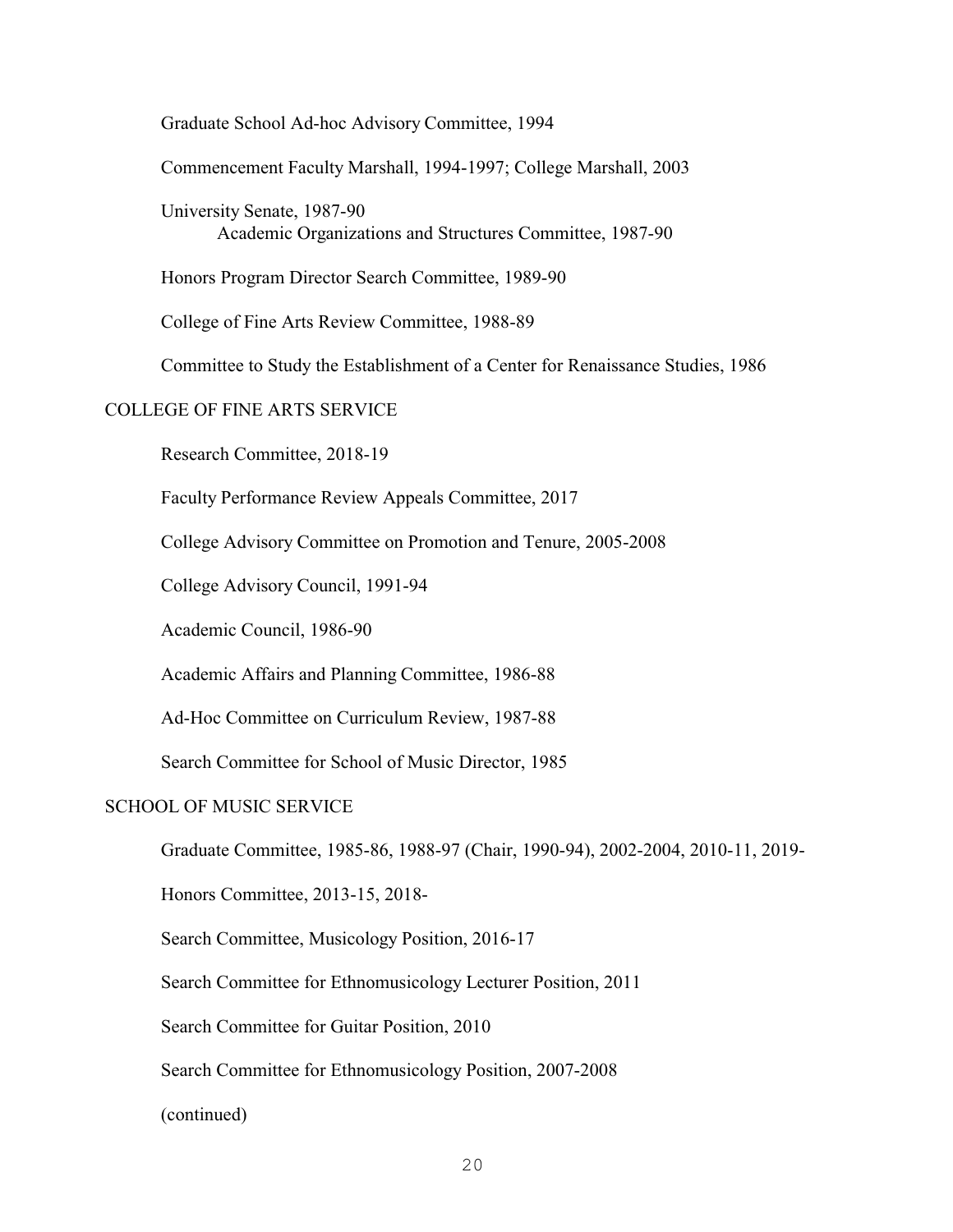Ad-hoc Committee on the D.M.A. degree, 2007

Coordinator, NASM Self-Study, 2002

Search Committee for Clarinet Position, 2002

Coordinator, Musicology Division, 1989-94, 1998-2004, 2011

Advisory Committee, 1989-94, 1998-2004

Search Committee for Theory Position, 1999-2000

School of Music Periodic Review, Team Leader, 1996

Search Committee for Musicology Position, 1995

Director of Graduate Studies, 1990-94

Search Committee for Musicology Position, Chair, 1990

Technology Committee, 1988-90, 1999-2000

Library Committee, 1984-90, 1992-2004 (Chair, 1989-90, 1993-94, 1995-97, 1998-2004)

University Studies Committee, 1986-89 (Chair, 1988-89)

Publicity Committee, 1988-89

Search Committee for Musicology Position, 1988-89

Search Committee for Choral Position, 1988-89

Search Committee for Acting Director, 1988 (Chair)

Undergraduate Committee, 1986, 1987-88

Recording Committee, 1985-88 (Chair, 1985-87)

Bach-Handel Tricentennial Committee, 1984-85

# LEWIS HONORS COLLEGE SERVICE

Honors College Council, 2018-21 Curriculum Committee, 2018-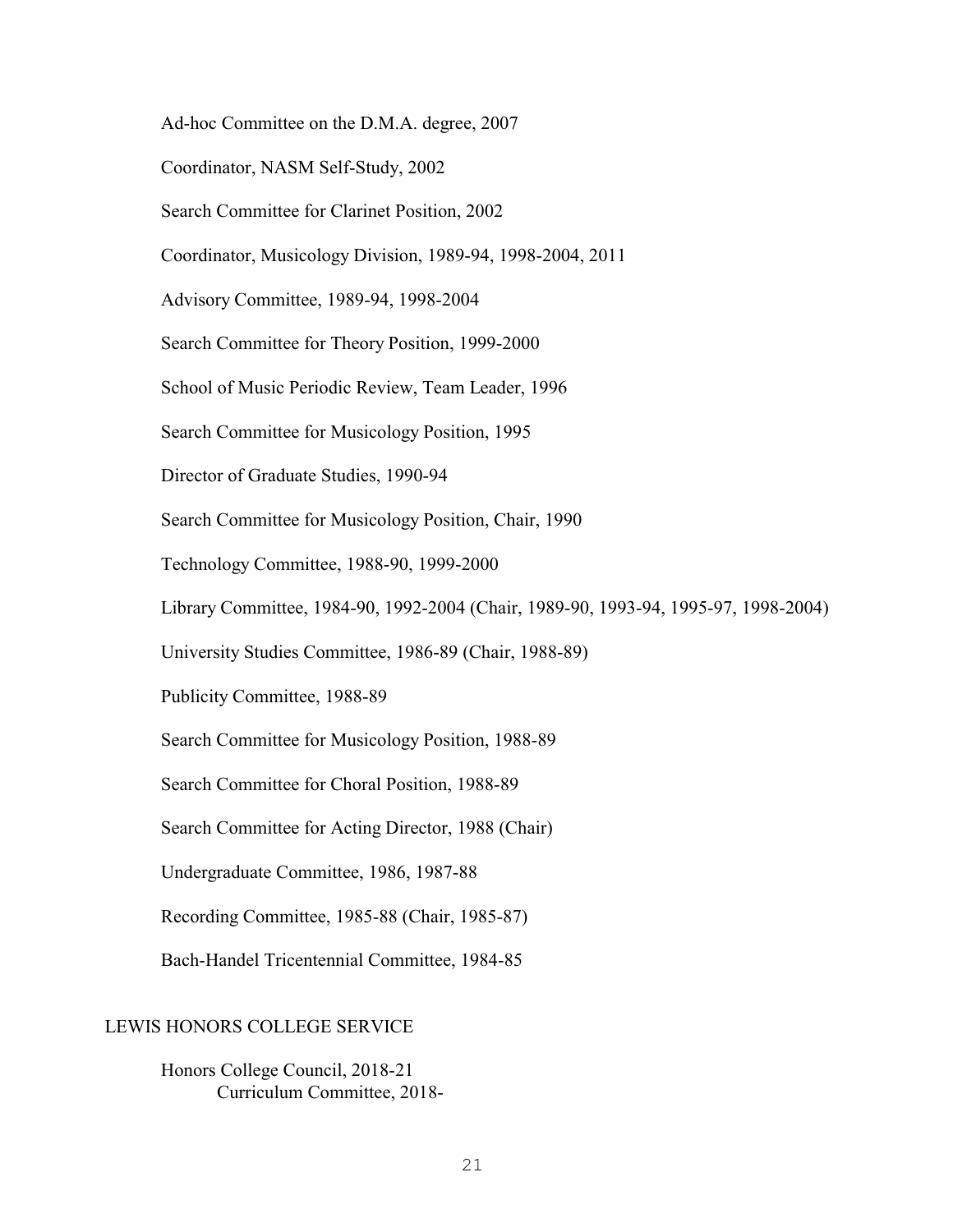# HONORS PROGRAM SERVICE

Faculty Advisory Council (formerly Faculty of Record Committee), 2011-18

Curriculum Review Committee, 2009

Search Committee, Post-Doc Teaching Scholar position, 2007

Advisory Committee, 2006-2008

Scholarship Committee, 1996-97, 1998-2007, 2009-2010, 2010-2011

Search Committee, Modern position, 1999-2000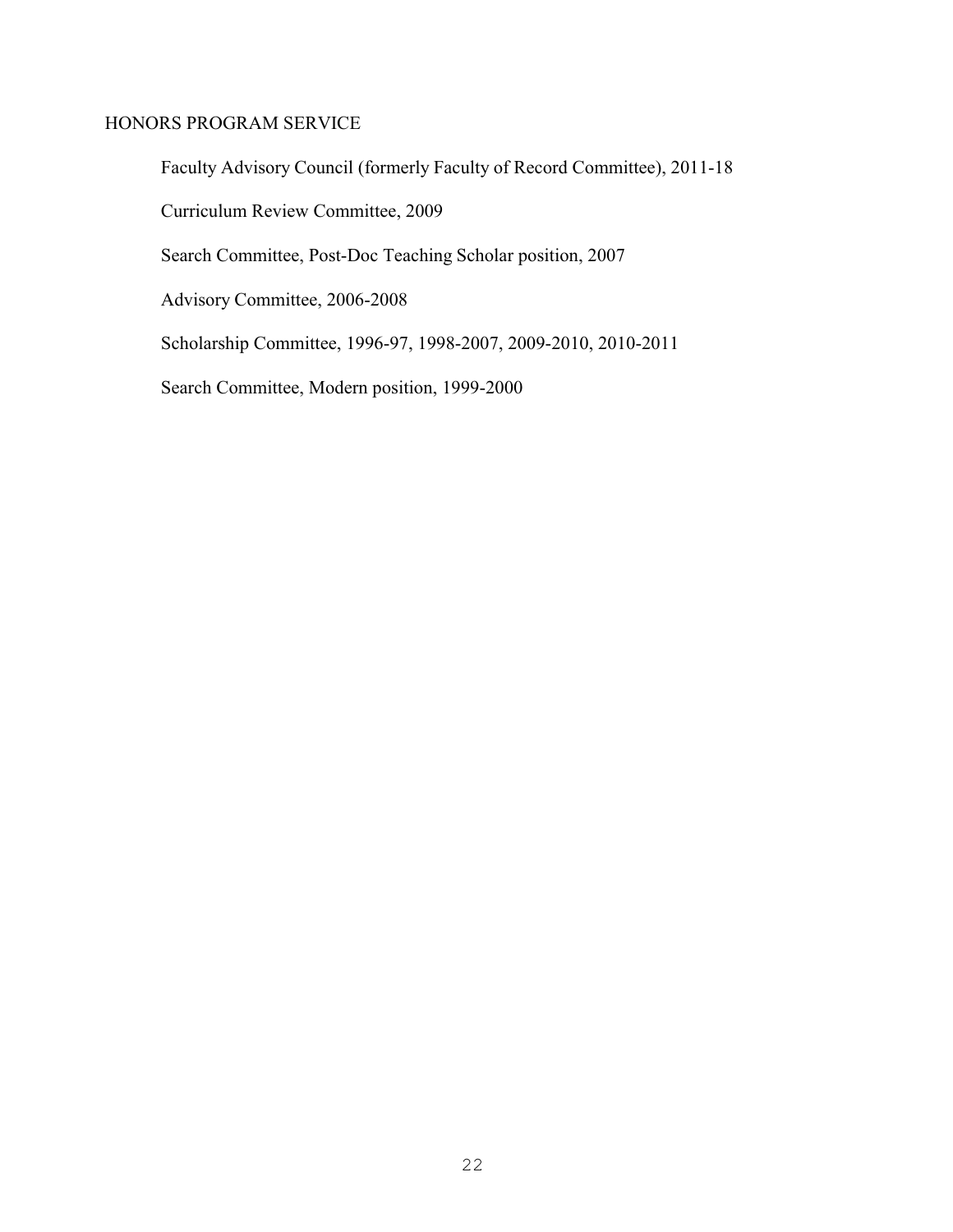# CLASSES TAUGHT AT THE UNIVERSITY OF KENTUCKY

- MUS 201 Music in Western Culture to 1700
- MUS 203 History of Music 1 (Medieval, Renaissance, Baroque)
- MUS 500 Music of the Middle Ages
- MUS 501 Music of the Renaissance
- MUS 501 Music of the Renaissance: Josquin Desprez
- MUS 502 Music of the Baroque Era
- MUS 505 Music of the 20th Century
- MUS 530 Collegium Musicum
- MUS 623 Opera Literature
- MUS 690 Topics in Musicology: Jewish Music
- MUS 690 Topics in Musicology: History of English Music
- MUS 690 Topics in Musicology: Baroque Performance Practices
- MUS 690 Topics in Musicology: Proseminar in Musicological Methods
- MUS 690 Medieval and Renaissance Instrumental Music
- MUS 700 Medieval and Renaissance Notation
- MUS 701 Renaissance Notation
- MUS 702 Seminar in Musicology: Motet in the Age of Josquin
- MUS 702 Seminar in Musicology: 17th-Century Italian Sacred Music
- MUS 702 Seminar in Musicology: 16th-Century Mass Music
- MUS 702 Seminar in Musicology: The Cantatas of J.S. Bach
- MUS 702 Seminar in Musicology: 16th-Century Venice

MUS 702 - Seminar in Musicology: Analyzing Early Music (continued)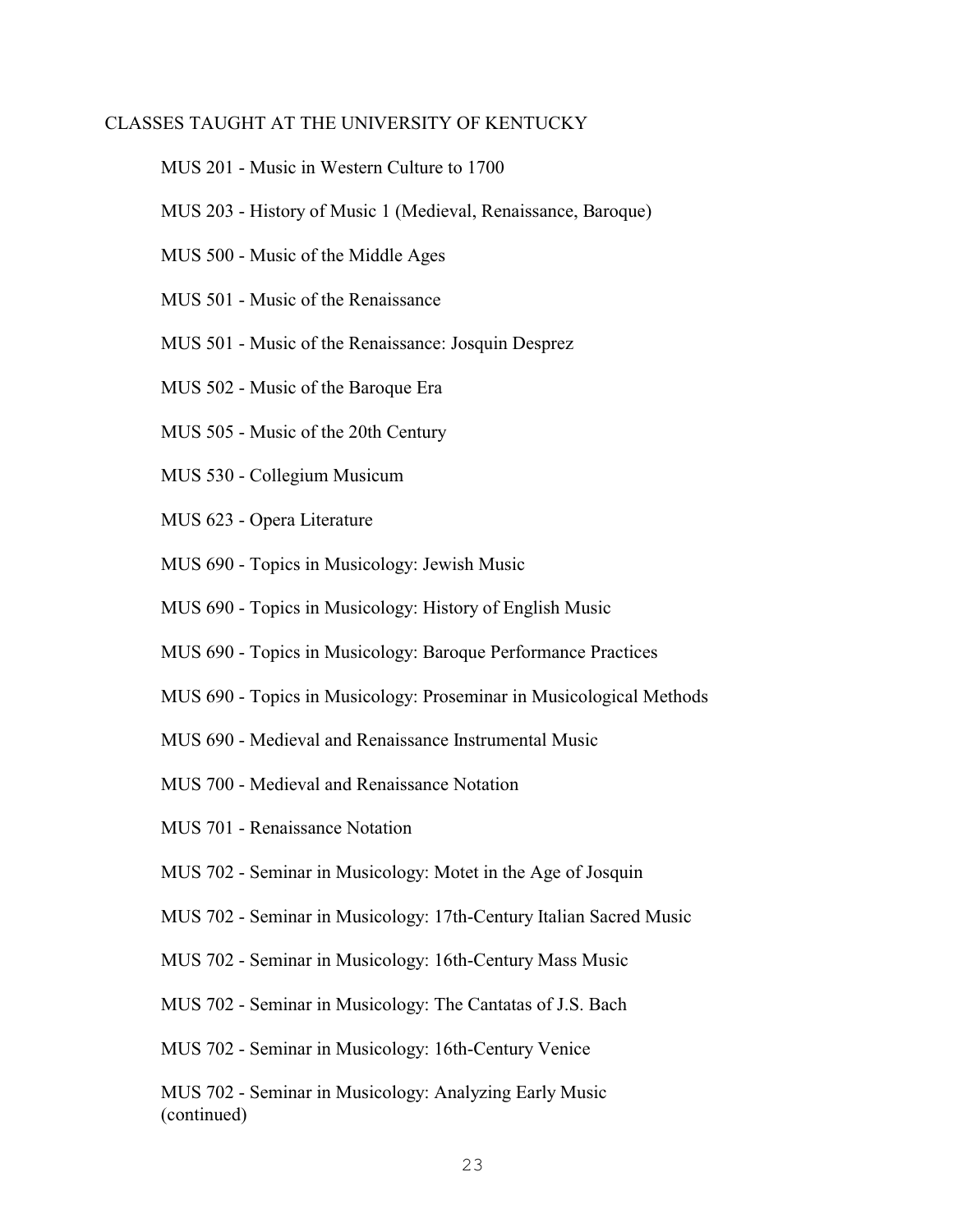- MUS 702 Seminar in Musicology: 17th-Century Italian Opera
- MUS 702 Seminar in Musicology: Women and Music in the Baroque
- MUS 702 Seminar in Musicology: Vocal Music of J.S. Bach
- MUS 702 Seminar in Musicology: Music of Elizabethan England
- MUS 702 Seminar in Musicology: The Operas of Monteverdi
- MUS 702 Seminar in Musicology: Song and Opera in England, 1690-1715
- MUS 702 Seminar in Musicology: The Baroque Secular Cantata
- MUS 702 Seminar in Musicology: Editing Baroque Music
- MUS 702 Seminar in Musicology: Jewish Music
- MUS 702 Seminar in Musicology: Seventeenth- and Eighteenth-Century Italian Sacred Music
- MUS 702 Seminar in Musicology: Editing Baroque Opera
- MUS 702 Seminar in Musicology: The Renaissance Mass
- MUC 570 Advanced Chamber Music Ensemble: Musica Nova
- HON 102 Honors Colloquium: Medieval and Renaissance
- HON 151 Honors Humanities: Jews and Christians in Medieval Europe
- HON 151 Honors Humanities: Early Modern Revolutions
- HON 201 Honors Colloquium: The Early Modern World
- HON 300 Topics in the Humanities: Venice: Myth, Image, and Reality in Literature, Film, and the Arts
- HMN 302 Gaines Seminar in the Humanities (instructor for one unit of the seminar)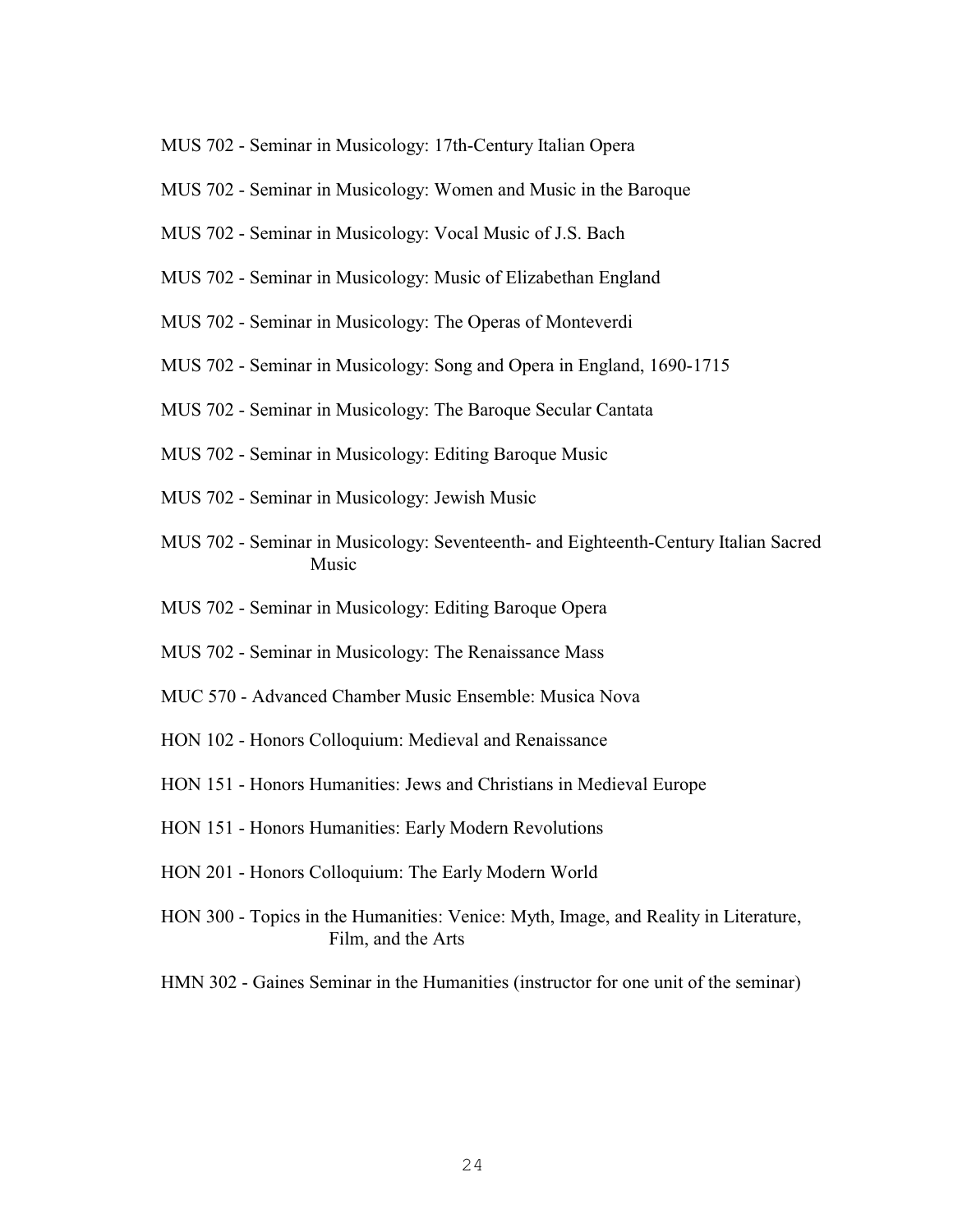#### PH.D. DISSERTATIONS SUPERVISED (WITH PLACEMENT)

- Pita, Laura, "Teresa Carreño's Early Years in Caracas: Cultural Intersections of Piano Virtuosity, Gender, and Nation-building in the Nineteenth Century," Ph.D. (Musicology), 2019.
- Massie-Legg, Alicia Ruth, "Zilphia Horton, a Voice for Change," (co-directed with Dr. Ron Pen), Ph.D. (Musicology), 2014 (Instructor, Maryville College)
- Leal, César, "Re-Thinking Paris: A New Vision of Parisian Cultural Life from 1880 to 1913 from the Perspective of Gabriel Astruc," (co-directed with Dr. Diana Hallman), Ph.D. (Musicology), 2014 (Assistant Professor, Sewanee: The University of the South)
- Ludden, Yawen, "China's Musical Revolution: from Beijing Opera to Yangbanxi," Ph.D. (Musicology), 2013 (Instructor, Georgia Gwinnett College).
- Pinto, Marshal Gaioso, "Sacred Music in Goiás (1737-1936) and Balthasar de Freitas's Collection," Ph.D. (Musicology), 2010 (Professor, Federal Institute of Education, Science, and Technology of Goiás, Brazil)
- Ximenes, Heidy Kiepper, "The Carnivals of Salvador," Ph.D. (Musicology), 2008 (Professor of Violin, Escola de Música Gabriel Camargo, Vila Vehla, Brazil)
- McKenney, Nancy Jane, "The Chamber Music of Miklos Rosza," Ph.D. (Musicology), 2002 (Librarian, Eastern Kentucky University)
- Ivezic, Pamela Elizabeth Thies, "Alexander Sergeyevich Dargomyzhsky (1813-1869): A Study of His Solo Vocal Literature," Ph.D. (Musicology), 1997
- Karr, John Paul, "The Psalms of Siena MS. K.I.2: Evidence on the Origins of Falsobordone," Ph.D. (Musicology), 1997 (Associate Professor, California State University, Fresno)
- Pearson, Ian, "Johann Mattheson's *Das forschende Orchestre*: The influence of early modern philosophy on an eighteenth-century theorist," Ph.D. (Musicology), 1992 (Professor, Winthrop University, retired)
- Smith, Christine Dee, "Andre Campra's *Idomenée*: A Study of its Structural Components and a Critical Edition of the Work," Ph.D. (Musicology), 1988
- Pen, Ronald Allen, "The Biography and Works of John Jacob Niles," Ph.D. (Musicology), 1987 (Professor, University of Kentucky, retired)